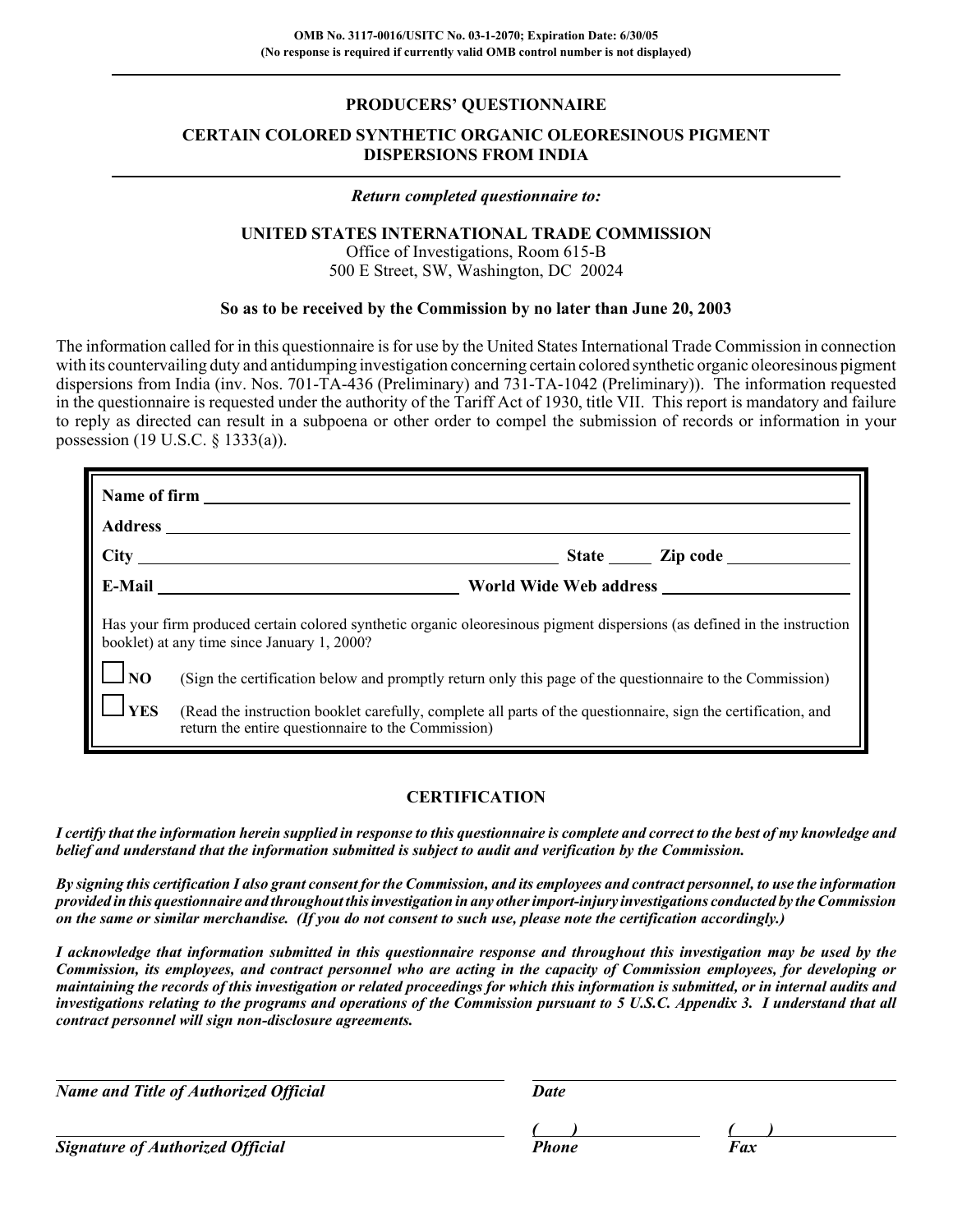hours dollars dollars

# **PART I.--GENERAL QUESTIONS**

The questions in this questionnaire have been reviewed with market participants to ensure that issues of concern are adequately addressed and that data requests are sufficient, meaningful, and as limited as possible. Public reporting burden for this questionnaire is estimated to average 30 hours per response, including the time for reviewing instructions, searching existing data sources, gathering the data needed, and completing and reviewing the questionnaire. Send comments regarding the accuracy of this burden estimate or any other aspect of this collection of information, including suggestions for reducing the burden, to the Office of Investigations, U.S. International Trade Commission, 500 E Street, SW, Washington, DC 20436.

I-1. Please report below the actual number of hours required and the cost to your firm of preparing the reply to this questionnaire and completing the form.

I-2. Provide the name and address of establishment(s) covered by this questionnaire (see page 3 of the

|                | Do you support or oppose the petition? Please explain.                                                                                                                                                                                                                                                                                                                                                        |                  |
|----------------|---------------------------------------------------------------------------------------------------------------------------------------------------------------------------------------------------------------------------------------------------------------------------------------------------------------------------------------------------------------------------------------------------------------|------------------|
| Support        | $\Box$ Oppose<br>$\Box$ Take no position                                                                                                                                                                                                                                                                                                                                                                      |                  |
|                | As indicated at the top of the page, your response to this question will be treated as business<br>proprietary. However, if the Commission's final determination in the investigation is affirmative<br>and an antidumping and countervailing duty order is issued, the Commission, pursuant to section<br>754 of the Tariff Act of 1930, will provide a list of firms supporting the petition to the Customs |                  |
|                | Service for possible distribution of any antidumping and countervailing duties that may be<br>collected. If you wish to waive business proprietary treatment of your response to this question in<br>order to make your position with respect to the petition public and allow inclusion of your firm<br>on that list, indicate "yes" below.                                                                  |                  |
| $\Box$ Yes     | No (that is, I do not wish my position on the petition to be made public)                                                                                                                                                                                                                                                                                                                                     |                  |
|                | Is your firm owned, in whole or in part, by any other firm?                                                                                                                                                                                                                                                                                                                                                   |                  |
| N <sub>o</sub> | $\Gamma$ Yes--List the following information.                                                                                                                                                                                                                                                                                                                                                                 | <b>Extent of</b> |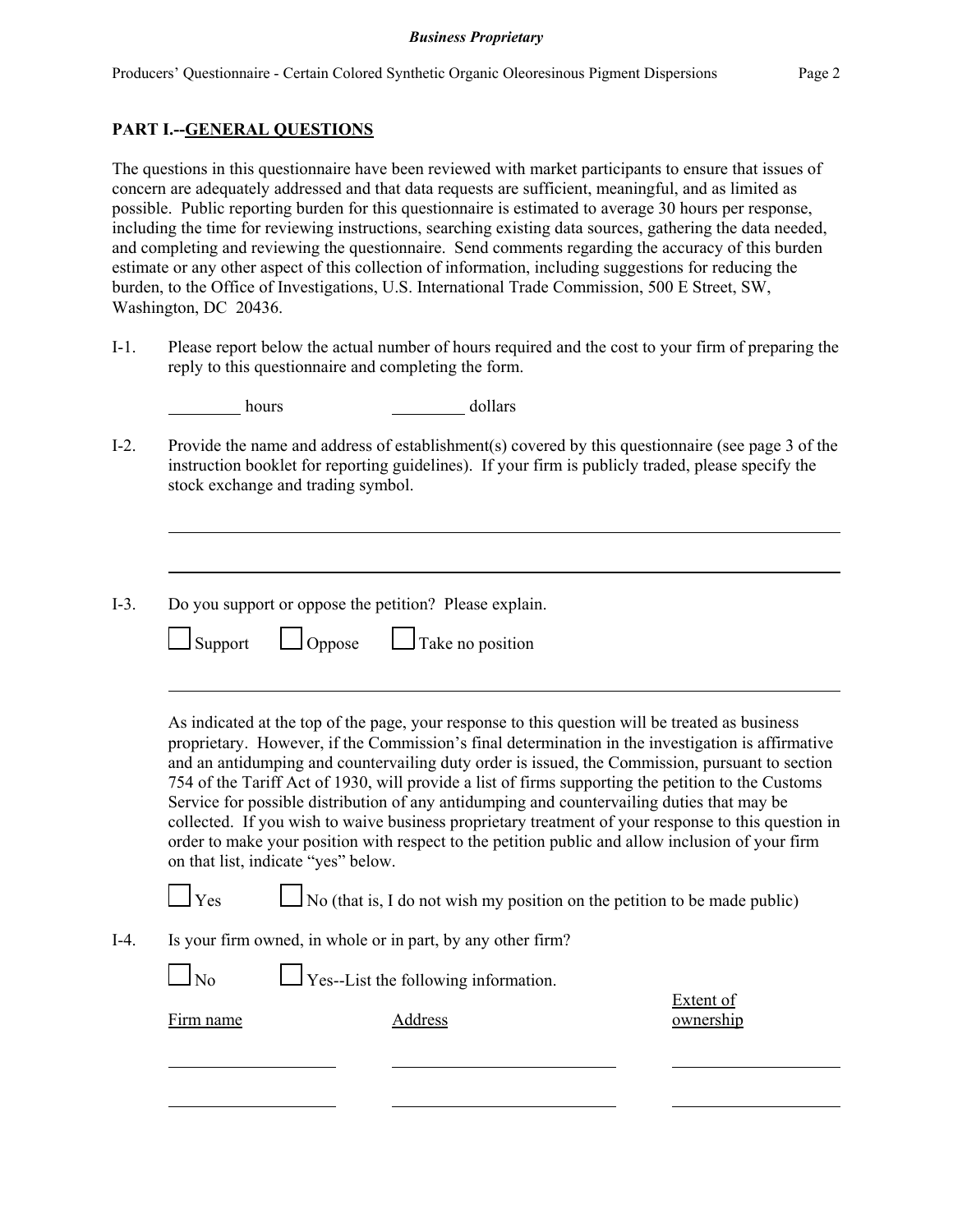## **PART I.--GENERAL QUESTIONS--***Continued*

| $I-5$ . | Does your firm have any related firms, either domestic or foreign, which are engaged in<br>importing certain colored synthetic organic oleoresinous pigment dispersions from India into the<br>United States or which are engaged in exporting certain colored synthetic organic oleoresinous<br>pigment dispersions from India to the United States? |                                             |                |                                                                                                                                                                                  |             |  |  |  |  |
|---------|-------------------------------------------------------------------------------------------------------------------------------------------------------------------------------------------------------------------------------------------------------------------------------------------------------------------------------------------------------|---------------------------------------------|----------------|----------------------------------------------------------------------------------------------------------------------------------------------------------------------------------|-------------|--|--|--|--|
|         | No                                                                                                                                                                                                                                                                                                                                                    | $\Box$ Yes--List the following information. |                |                                                                                                                                                                                  |             |  |  |  |  |
|         | Firm name                                                                                                                                                                                                                                                                                                                                             |                                             | <b>Address</b> |                                                                                                                                                                                  | Affiliation |  |  |  |  |
|         |                                                                                                                                                                                                                                                                                                                                                       |                                             |                |                                                                                                                                                                                  |             |  |  |  |  |
|         |                                                                                                                                                                                                                                                                                                                                                       |                                             |                |                                                                                                                                                                                  |             |  |  |  |  |
| $I-6.$  |                                                                                                                                                                                                                                                                                                                                                       |                                             |                | Does your firm have any related firms, either domestic or foreign, which are engaged in the<br>production of certain colored synthetic organic oleoresinous pigment dispersions? |             |  |  |  |  |
|         | $\Box$ No                                                                                                                                                                                                                                                                                                                                             | $\Box$ Yes--List the following information. |                |                                                                                                                                                                                  |             |  |  |  |  |
|         | Firm name                                                                                                                                                                                                                                                                                                                                             |                                             | Address        |                                                                                                                                                                                  | Affiliation |  |  |  |  |
|         |                                                                                                                                                                                                                                                                                                                                                       |                                             |                |                                                                                                                                                                                  |             |  |  |  |  |
|         |                                                                                                                                                                                                                                                                                                                                                       |                                             |                |                                                                                                                                                                                  |             |  |  |  |  |
|         |                                                                                                                                                                                                                                                                                                                                                       |                                             |                |                                                                                                                                                                                  |             |  |  |  |  |

# **PART II.--TRADE AND RELATED INFORMATION**

Further information on this part of the questionnaire can be obtained from Fred Ruggles (202-205-3187 or E-mail fruggles@usitc.gov). **Supply all data requested on a calendar-year basis.**

II-1. Who should be contacted regarding the requested trade and related information?

Company contact: Name and title

Phone No. **E-mail address** 

II-2. Has your firm experienced any plant openings, relocations, expansions, acquisitions, consolidations, closures, or prolonged shutdowns because of strikes or equipment failure; curtailment of production because of shortages of materials; or any other change in the character of your operations or organization relating to the production of certain colored synthetic organic oleoresinous pigment dispersions since January 1, 2000?

 $\Box$  No  $\Box$  Yes--Supply details as to the time, nature, and significance of such changes.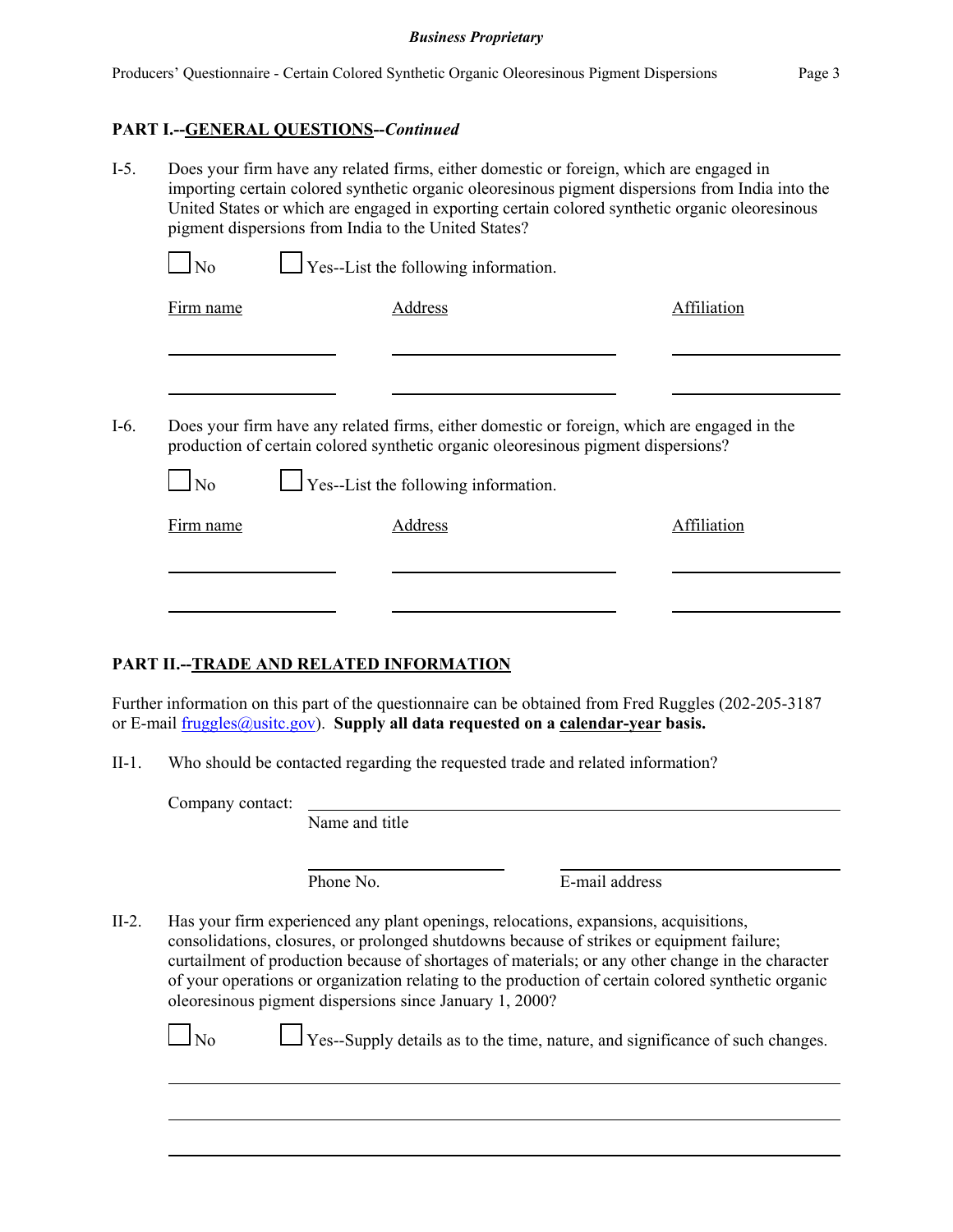# **PART II.--TRADE AND RELATED INFORMATION--***Continued*

- II-3. Do products made on the same production line compete with the domestic like product?
	- $\Box$  No  $\Box$  Yes--please describe the following:

**Differences in physical characteristics and end uses**

**Channels of distribution**

**Differences in the costs or value from the domestic like product**

**Interchangeability**

 $\blacksquare$  $\overline{\phantom{a}}$ 

II-4. Are these products made on the same production line dedicated to the production of the domestic like product?

| N <sub>o</sub> | $\Box$ Yes--If so, please describe the significance and extent of the processes used |
|----------------|--------------------------------------------------------------------------------------|
|                | to transform any of the upstream products into the domestic like product?            |

II-5. What other firms, if any manufacture the products described above?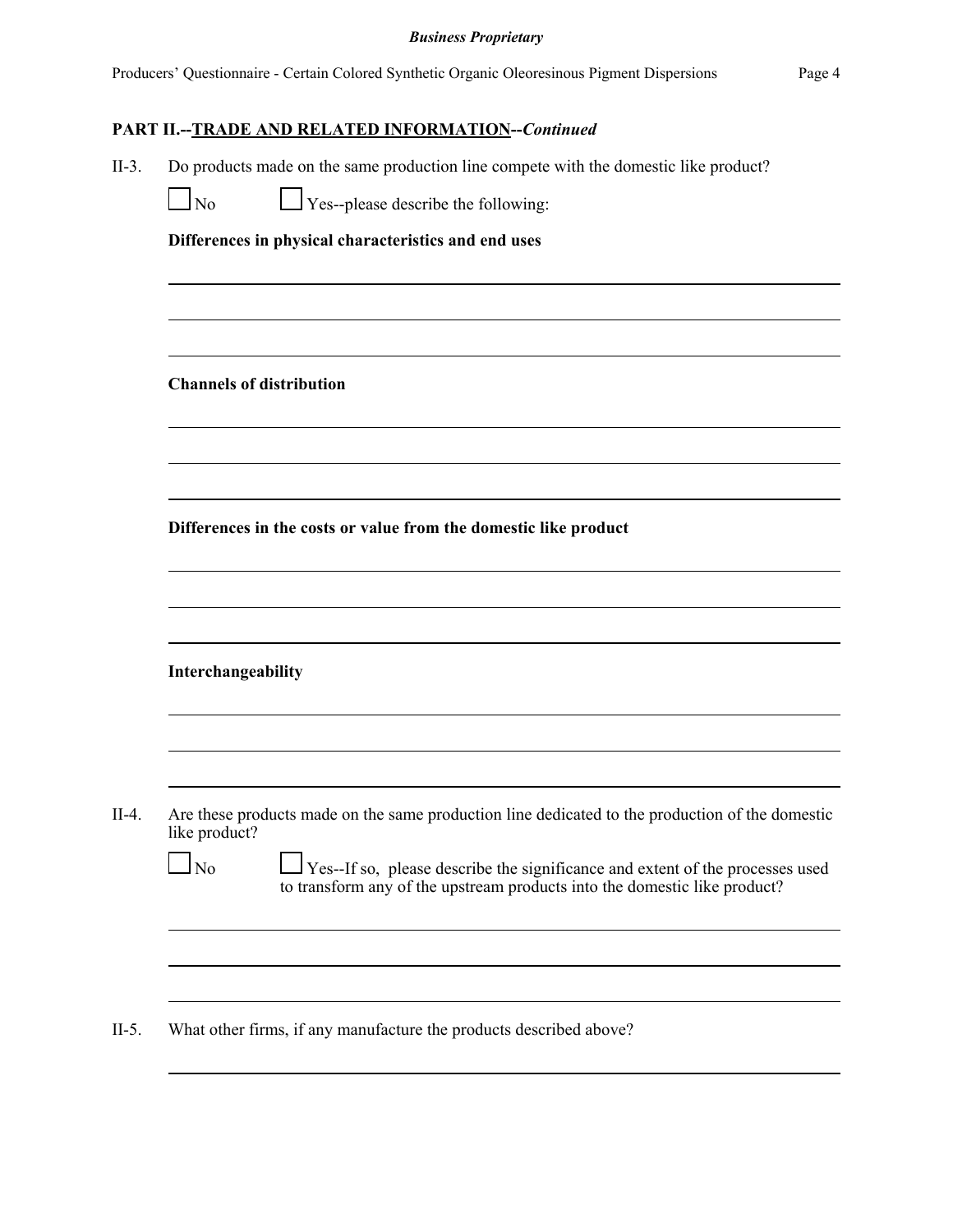# **PART II.--TRADE AND RELATED INFORMATION--***Continued*

| $II-8.$  | Does your firm produce other products on the same equipment and machinery used in the<br>production of certain colored synthetic organic oleoresinous pigment dispersions? |                 |                                                                                                                                                                                                  |  |  |  |
|----------|----------------------------------------------------------------------------------------------------------------------------------------------------------------------------|-----------------|--------------------------------------------------------------------------------------------------------------------------------------------------------------------------------------------------|--|--|--|
|          | $\overline{\rm No}$                                                                                                                                                        |                 | $\perp$ Yes--List the following information.                                                                                                                                                     |  |  |  |
|          | Product                                                                                                                                                                    |                 | Basis for allocation of capacity data                                                                                                                                                            |  |  |  |
|          |                                                                                                                                                                            |                 |                                                                                                                                                                                                  |  |  |  |
|          |                                                                                                                                                                            |                 |                                                                                                                                                                                                  |  |  |  |
|          |                                                                                                                                                                            |                 |                                                                                                                                                                                                  |  |  |  |
| $II-9.$  |                                                                                                                                                                            |                 | Please describe the constraint(s) that set the limit(s) on your production capabilities.                                                                                                         |  |  |  |
|          |                                                                                                                                                                            |                 |                                                                                                                                                                                                  |  |  |  |
|          |                                                                                                                                                                            |                 |                                                                                                                                                                                                  |  |  |  |
| $II-10.$ |                                                                                                                                                                            |                 | Does your firm produce other products using the same production and related workers employed<br>to produce certain colored synthetic organic oleoresinous pigment dispersions?                   |  |  |  |
|          | $\log$                                                                                                                                                                     |                 | $\Box$ Yes--List the following information.                                                                                                                                                      |  |  |  |
|          | Product                                                                                                                                                                    |                 | Basis for allocation of employment data                                                                                                                                                          |  |  |  |
|          |                                                                                                                                                                            |                 |                                                                                                                                                                                                  |  |  |  |
|          |                                                                                                                                                                            |                 |                                                                                                                                                                                                  |  |  |  |
| $II-11.$ | pigment dispersions?                                                                                                                                                       |                 | Since January 1, 2000, has your firm been involved in a toll agreement (see definition in the<br>instruction booklet) regarding the production of certain colored synthetic organic oleoresinous |  |  |  |
|          | $\overline{\rm No}$                                                                                                                                                        | Yes--Name firm: | <u> 1980 - Jan Stein Stein Stein Stein Stein Stein Stein Stein Stein Stein Stein Stein Stein Stein Stein Stein S</u>                                                                             |  |  |  |
| $II-12.$ | foreign trade zone (FTZ)?                                                                                                                                                  |                 | Does your firm produce certain colored synthetic organic oleoresinous pigment dispersions in a                                                                                                   |  |  |  |
|          | N <sub>0</sub>                                                                                                                                                             |                 | $\bigvee$ Yes--Identify FTZ(s):                                                                                                                                                                  |  |  |  |
| $II-13.$ | pigment dispersions?                                                                                                                                                       |                 | Since January 1, 2000, has your firm imported certain colored synthetic organic oleoresinous                                                                                                     |  |  |  |
|          | N <sub>o</sub>                                                                                                                                                             |                 | Yes-- <i>COMPLETE AND RETURN THE ENCLOSED IMPORTERS'</i><br><b><i>OUESTIONNAIRE</i></b>                                                                                                          |  |  |  |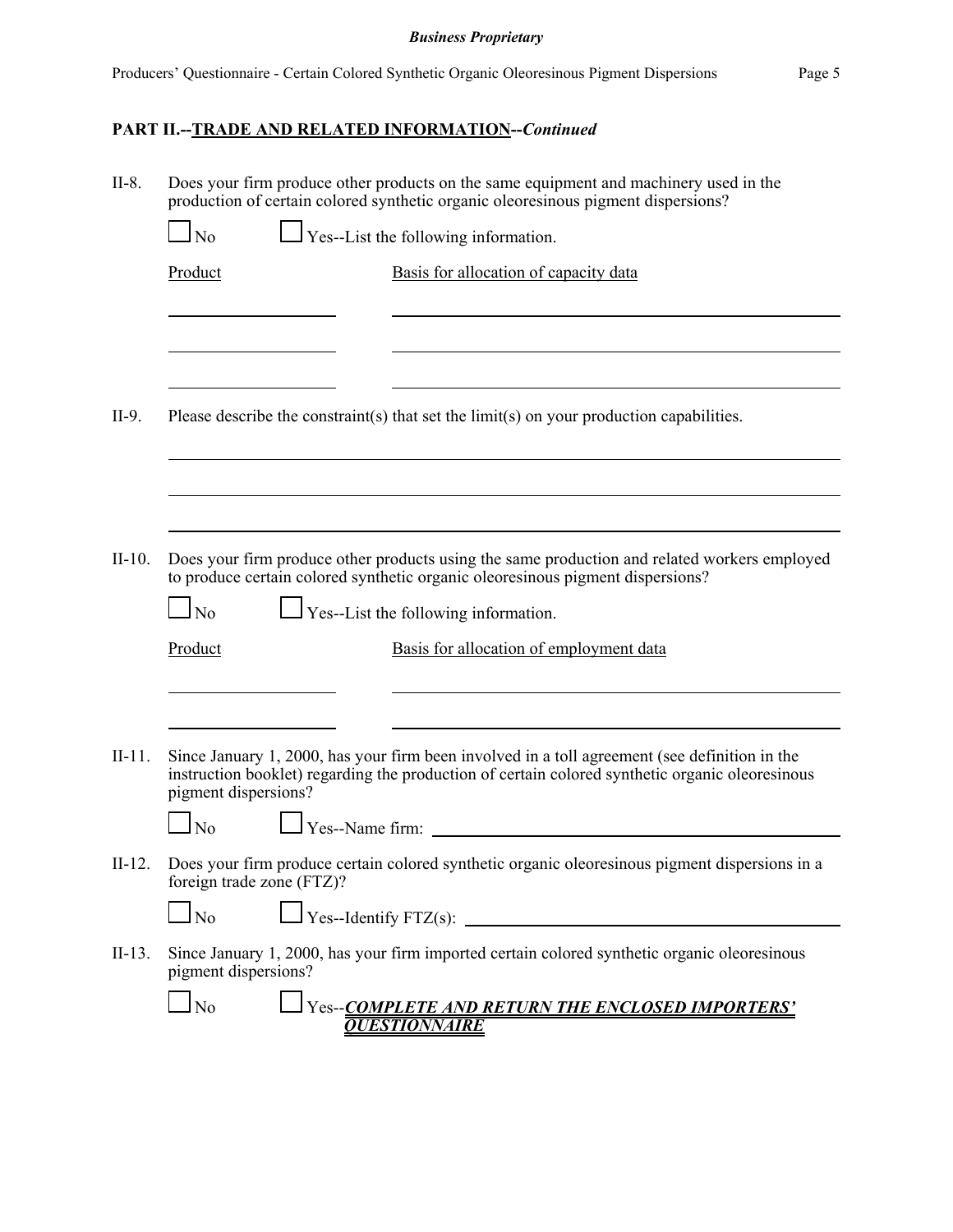# **PART II.--TRADE AND RELATED INFORMATION--***Continued*

II-14. Report your firm's production capacity, production, shipments, inventories, and employment related to the production of certain colored synthetic organic oleoresinous pigment dispersions in your U.S. establishment(s) during the specified periods. (See definitions in the instruction booklet.)

| (Quantity in 1,000 pounds, value in \$1,000)                                                                                                                                                                                                                                                                            |      |                       |               |      |      |  |
|-------------------------------------------------------------------------------------------------------------------------------------------------------------------------------------------------------------------------------------------------------------------------------------------------------------------------|------|-----------------------|---------------|------|------|--|
|                                                                                                                                                                                                                                                                                                                         |      | <b>Calendar years</b> | January-March |      |      |  |
| Item                                                                                                                                                                                                                                                                                                                    | 2000 | 2001                  | 2002          | 2002 | 2003 |  |
| <b>AVERAGE PRODUCTION CAPACITY (quantity)</b>                                                                                                                                                                                                                                                                           |      |                       |               |      |      |  |
| <b>BEGINNING-OF-PERIOD INVENTORIES (quantity)</b>                                                                                                                                                                                                                                                                       |      |                       |               |      |      |  |
| <b>PRODUCTION</b> (quantity)                                                                                                                                                                                                                                                                                            |      |                       |               |      |      |  |
| <b>U.S. SHIPMENTS:</b>                                                                                                                                                                                                                                                                                                  |      |                       |               |      |      |  |
| <b>Commercial shipments:</b>                                                                                                                                                                                                                                                                                            |      |                       |               |      |      |  |
| Quantity of commercial shipments                                                                                                                                                                                                                                                                                        |      |                       |               |      |      |  |
| Value of commercial shipments                                                                                                                                                                                                                                                                                           |      |                       |               |      |      |  |
| Internal consumption:                                                                                                                                                                                                                                                                                                   |      |                       |               |      |      |  |
| Quantity of internal consumption                                                                                                                                                                                                                                                                                        |      |                       |               |      |      |  |
| Value <sup>1</sup> of internal consumption                                                                                                                                                                                                                                                                              |      |                       |               |      |      |  |
| <b>Transfers to related firms:</b>                                                                                                                                                                                                                                                                                      |      |                       |               |      |      |  |
| Quantity of transfers to related firms                                                                                                                                                                                                                                                                                  |      |                       |               |      |      |  |
| Value <sup>1</sup> of transfers to related firms                                                                                                                                                                                                                                                                        |      |                       |               |      |      |  |
| <b>EXPORT SHIPMENTS:2</b>                                                                                                                                                                                                                                                                                               |      |                       |               |      |      |  |
| Quantity of export shipments                                                                                                                                                                                                                                                                                            |      |                       |               |      |      |  |
| Value of export shipments                                                                                                                                                                                                                                                                                               |      |                       |               |      |      |  |
| END-OF-PERIOD INVENTORIES <sup>3</sup> (quantity)                                                                                                                                                                                                                                                                       |      |                       |               |      |      |  |
| <b>U.S. SHIPMENTS TO DISTRIBUTORS (quantity)</b>                                                                                                                                                                                                                                                                        |      |                       |               |      |      |  |
| <b>U.S. SHIPMENTS TO END USERS (quantity)</b>                                                                                                                                                                                                                                                                           |      |                       |               |      |      |  |
| <b>AVERAGE NUMBER OF PRWs</b>                                                                                                                                                                                                                                                                                           |      |                       |               |      |      |  |
| <b>HOURS WORKED BY PRWs (1,000 hours)</b>                                                                                                                                                                                                                                                                               |      |                       |               |      |      |  |
| <b>WAGES PAID TO PRWs (value)</b>                                                                                                                                                                                                                                                                                       |      |                       |               |      |      |  |
| <sup>1</sup> Internal consumption and transfers to related firms must be valued at fair market value. In the event that you use a different<br>basis for valuing these transactions, please specify that basis (e.g., cost, cost plus, etc.) and provide value data using that basis for<br>2000, 2001, and 2002 below: |      |                       |               |      |      |  |
|                                                                                                                                                                                                                                                                                                                         |      |                       |               |      |      |  |
| <sup>3</sup> Reconciliation of data.--Please note that the quantities reported above should reconcile as follows: beginning-of-period<br>inventories, plus production, less total shipments, equals end-of-period inventories. Do the data reported reconcile?<br>Yes I                                                 |      |                       |               |      |      |  |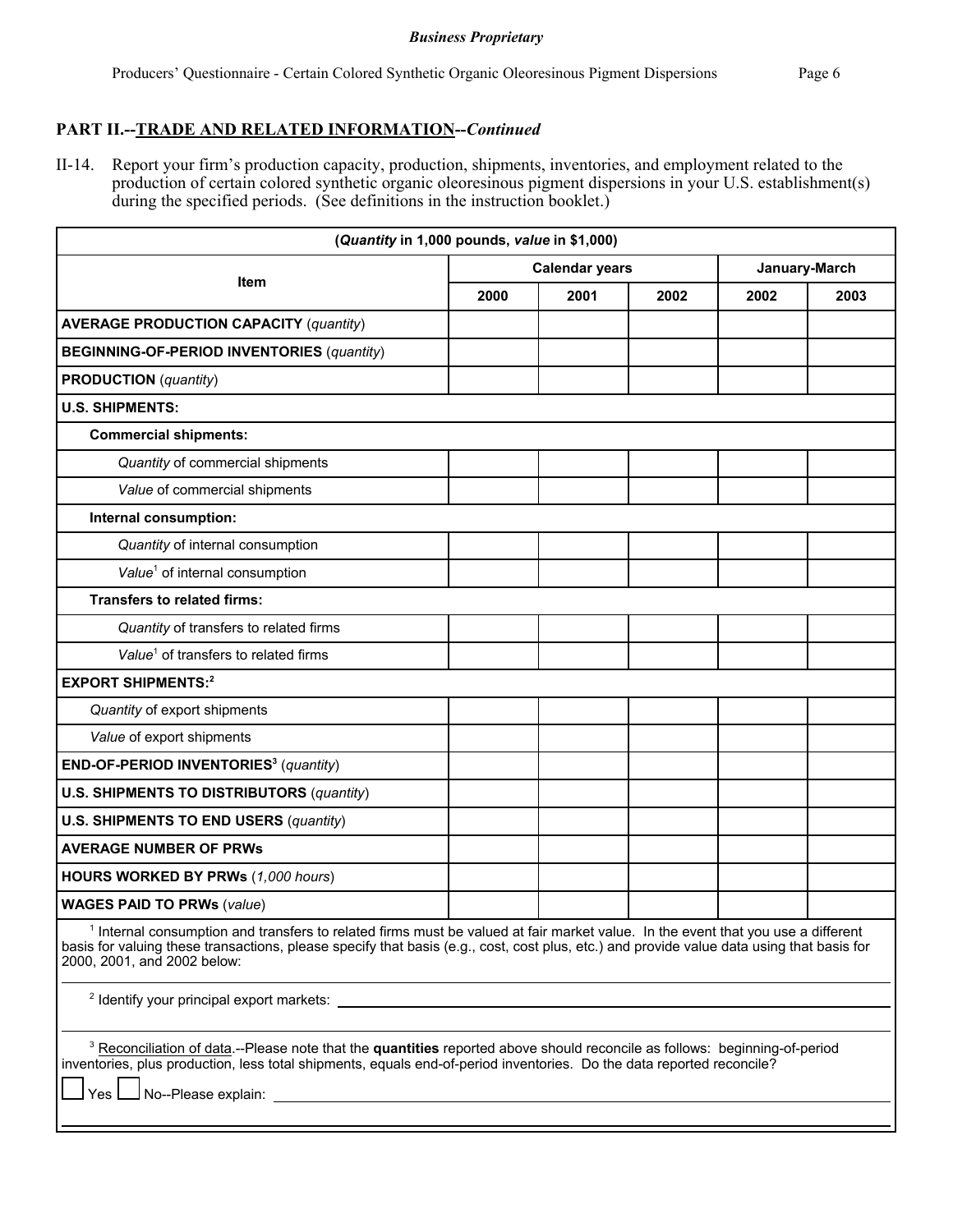## **PART II.--TRADE AND RELATED INFORMATION--***Continued*

- II-15. If you reported transfers to related firms in question II-14, please indicate the nature of the relationship between your firm and the related firms (e.g., joint venture, wholly owned subsidiary), whether the transfers were priced at market value or by a non-market formula, whether your firm retained marketing rights to all transfers, and whether the related firms also processed inputs from sources other than your firm.
- II-16. Other than direct imports, has your firm otherwise purchased certain colored synthetic organic oleoresinous pigment dispersions since January 1, 2000? (See definitions in the instruction booklet.)

 $\Box$  No  $\Box$  Yes--Report such purchases below for the specified periods.<sup>1</sup>

|                                                                                                                                                                                     | (Quantity in 1,000 pounds, value in \$1,000) |                       |      |               |      |
|-------------------------------------------------------------------------------------------------------------------------------------------------------------------------------------|----------------------------------------------|-----------------------|------|---------------|------|
| <b>Item</b>                                                                                                                                                                         |                                              | <b>Calendar years</b> |      | January-March |      |
|                                                                                                                                                                                     | 2000                                         | 2001                  | 2002 | 2002          | 2003 |
| PURCHASES FROM U.S. IMPORTERS <sup>2</sup> OF PRODUCT FROM--                                                                                                                        |                                              |                       |      |               |      |
| <b>COUNTRY:</b>                                                                                                                                                                     |                                              |                       |      |               |      |
| Quantity                                                                                                                                                                            |                                              |                       |      |               |      |
| Value                                                                                                                                                                               |                                              |                       |      |               |      |
| ALL OTHER COUNTRIES:                                                                                                                                                                |                                              |                       |      |               |      |
| Quantity                                                                                                                                                                            |                                              |                       |      |               |      |
| Value                                                                                                                                                                               |                                              |                       |      |               |      |
| PURCHASES FROM DOMESTIC PRODUCERS: <sup>2</sup>                                                                                                                                     |                                              |                       |      |               |      |
| Quantity                                                                                                                                                                            |                                              |                       |      |               |      |
| Value                                                                                                                                                                               |                                              |                       |      |               |      |
| PURCHASES FROM OTHER SOURCES: <sup>2</sup>                                                                                                                                          |                                              |                       |      |               |      |
| Quantity                                                                                                                                                                            |                                              |                       |      |               |      |
| Value                                                                                                                                                                               |                                              |                       |      |               |      |
| <sup>1</sup> Please indicate your reasons for purchasing this product. If your reasons differ by source, please elaborate.                                                          |                                              |                       |      |               |      |
|                                                                                                                                                                                     |                                              |                       |      |               |      |
|                                                                                                                                                                                     |                                              |                       |      |               |      |
|                                                                                                                                                                                     |                                              |                       |      |               |      |
| <sup>2</sup> Please list the name of the firm(s) from which you purchased this product. If your suppliers differ by source, please<br>identify the source for each listed supplier. |                                              |                       |      |               |      |
|                                                                                                                                                                                     |                                              |                       |      |               |      |
|                                                                                                                                                                                     |                                              |                       |      |               |      |
|                                                                                                                                                                                     |                                              |                       |      |               |      |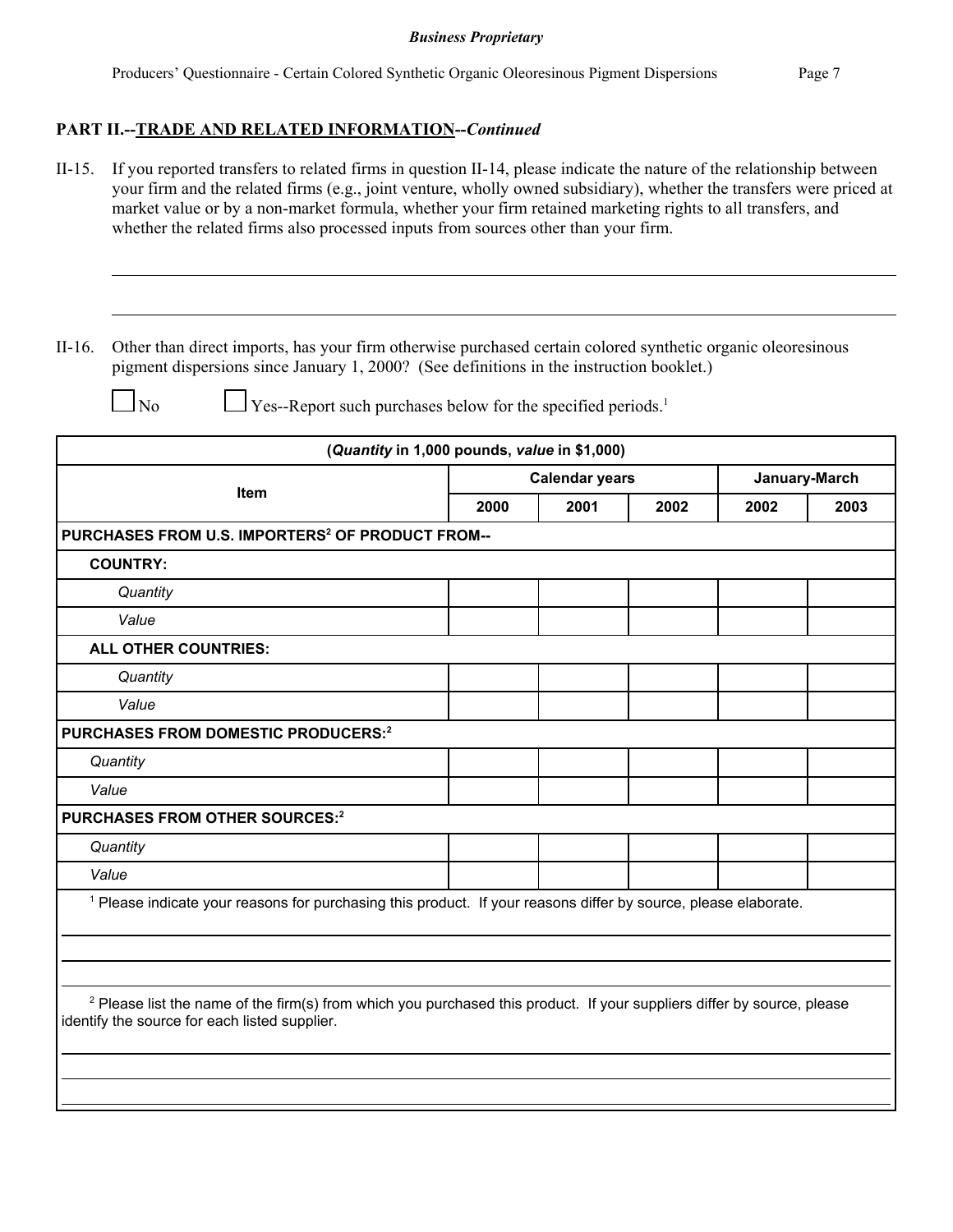# II-17. **SHIPMENTS OF CERTAIN COLORED SYNTHETIC ORGANIC OLEORESINOUS PIGMENT**

**DISPERSIONS IN INK FORM**.–Report your firm's or any related firm's U.S. shipments and inventories of printing ink produced from certain colored synthetic organic oleoresinous pigment dispersions produced by your firm.

| (Quantity in 1,000 pounds, value in \$1,000)                                                                 |      |                       |               |      |      |  |  |
|--------------------------------------------------------------------------------------------------------------|------|-----------------------|---------------|------|------|--|--|
| <b>Item</b>                                                                                                  |      | <b>Calendar years</b> | January-March |      |      |  |  |
|                                                                                                              | 2000 | 2001                  | 2002          | 2002 | 2003 |  |  |
| Certain colored synthetic organic oleoresinous pigment dispersions consumed in ink production:               |      |                       |               |      |      |  |  |
| Quantity                                                                                                     |      |                       |               |      |      |  |  |
| Value                                                                                                        |      |                       |               |      |      |  |  |
| U.S. shipments of printing ink:                                                                              |      |                       |               |      |      |  |  |
| Quantity of shipments                                                                                        |      |                       |               |      |      |  |  |
| Value of shipments                                                                                           |      |                       |               |      |      |  |  |
| Percent by weight of certain colored synthetic organic<br>oleoresinous pigment dispersions in ink shipments: |      |                       |               |      |      |  |  |
| <b>Export shipments of printing ink:</b>                                                                     |      |                       |               |      |      |  |  |
| Quantity of export shipments                                                                                 |      |                       |               |      |      |  |  |
| Value of export shipments                                                                                    |      |                       |               |      |      |  |  |

# II-18. **SHIPMENTS OF INK BY PROCESS COLOR**.–Report your firm's or any related firm's U.S. quantity and value of printing ink produced from certain colored synthetic organic oleoresinous pigment dispersions produced by your firm for each of the three process colors.

| (Quantity in 1,000 pounds, value in \$1,000) |                       |      |      |               |      |  |  |
|----------------------------------------------|-----------------------|------|------|---------------|------|--|--|
| <b>Item</b>                                  | <b>Calendar years</b> |      |      | January-March |      |  |  |
|                                              | 2000                  | 2001 | 2002 | 2002          | 2003 |  |  |
| Red ink shipments:                           |                       |      |      |               |      |  |  |
| Quantity                                     |                       |      |      |               |      |  |  |
| Value                                        |                       |      |      |               |      |  |  |
| <b>Yellow ink shipments:</b>                 |                       |      |      |               |      |  |  |
| Quantity                                     |                       |      |      |               |      |  |  |
| Value                                        |                       |      |      |               |      |  |  |
| <b>Blue ink shipments:</b>                   |                       |      |      |               |      |  |  |
| Quantity                                     |                       |      |      |               |      |  |  |
| Value                                        |                       |      |      |               |      |  |  |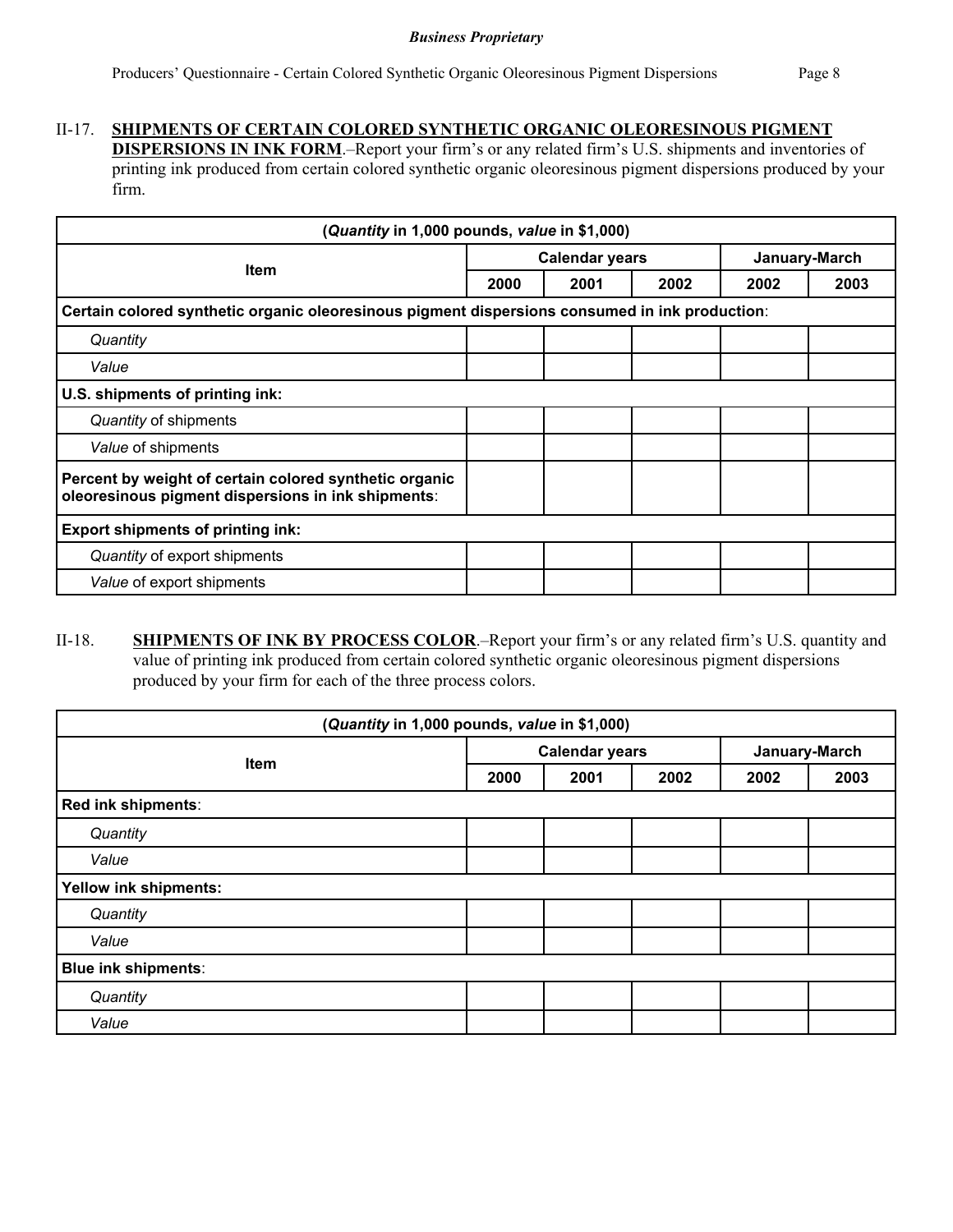Producers' Questionnaire - Certain Colored Synthetic Organic Oleoresinous Pigment Dispersions Page 9

**PART III.--FINANCIAL INFORMATION**

Address questions on this part of the questionnaire to David Boyland (202-708-4725).

III-1. Who should be contacted regarding the requested financial information?

|          | Company contact:                                                                                                                                                                                                                                                                                                                                                                                                                                                                   |                          |  |                                 |                       |           |  |
|----------|------------------------------------------------------------------------------------------------------------------------------------------------------------------------------------------------------------------------------------------------------------------------------------------------------------------------------------------------------------------------------------------------------------------------------------------------------------------------------------|--------------------------|--|---------------------------------|-----------------------|-----------|--|
|          |                                                                                                                                                                                                                                                                                                                                                                                                                                                                                    | Name and title           |  |                                 |                       |           |  |
|          |                                                                                                                                                                                                                                                                                                                                                                                                                                                                                    | Phone No.                |  | E-mail address                  |                       |           |  |
| $III-2.$ | When does your fiscal year end (month and day)?                                                                                                                                                                                                                                                                                                                                                                                                                                    |                          |  |                                 |                       |           |  |
|          | If your fiscal year changed during the periods for which data are being reported, explain below:                                                                                                                                                                                                                                                                                                                                                                                   |                          |  |                                 |                       |           |  |
| $III-3.$ | Accounting basis.--The financial records of your firm are prepared on the basis of:<br><b>GAAP</b>                                                                                                                                                                                                                                                                                                                                                                                 | Tax<br>$\mathsf{L}$ Cash |  | Other (specify) $\qquad \qquad$ |                       |           |  |
| $III-4.$ | Reports and statements.--Did your firm or your parent prepare any of the statements or<br>documents listed below during the period of the investigation? If so, please submit copies of<br>them along with your completed questionnaire unless they are available on the World Wide Web<br>(including the Securities and Exchange Commission's EDGAR site).<br>My firm or parent does _____ or does not _____ prepare financial statements (annual reports, 10-                    |                          |  |                                 |                       |           |  |
|          | K's). Are the above documents available on the World Wide Web?                                                                                                                                                                                                                                                                                                                                                                                                                     |                          |  |                                 | <b>YES</b>            | <b>NO</b> |  |
|          | At the SEC's EDGAR site?                                                                                                                                                                                                                                                                                                                                                                                                                                                           |                          |  |                                 |                       |           |  |
|          |                                                                                                                                                                                                                                                                                                                                                                                                                                                                                    |                          |  |                                 |                       |           |  |
|          | My firm or parent does _____ or does not _____ prepare internal profit-and-loss reports on certain<br>colored synthetic organic oleoresinous pigment dispersions operations which indicate the cost of<br>production of certain colored synthetic organic oleoresinous pigment dispersions.<br>My firm or parent does _____ or does not _____ prepare internal reports indicating the cost of<br>production of certain colored synthetic organic oleoresinous pigment dispersions. |                          |  |                                 |                       |           |  |
| $III-5.$ | Other products.--Please list any other products you produced in the facilities in which you<br>produced certain colored synthetic organic oleoresinous pigment dispersions, and provide the<br>share of net sales accounted for by these other products in your most recent fiscal year:                                                                                                                                                                                           |                          |  |                                 |                       |           |  |
|          |                                                                                                                                                                                                                                                                                                                                                                                                                                                                                    | Product(s)               |  |                                 | <b>Share of sales</b> |           |  |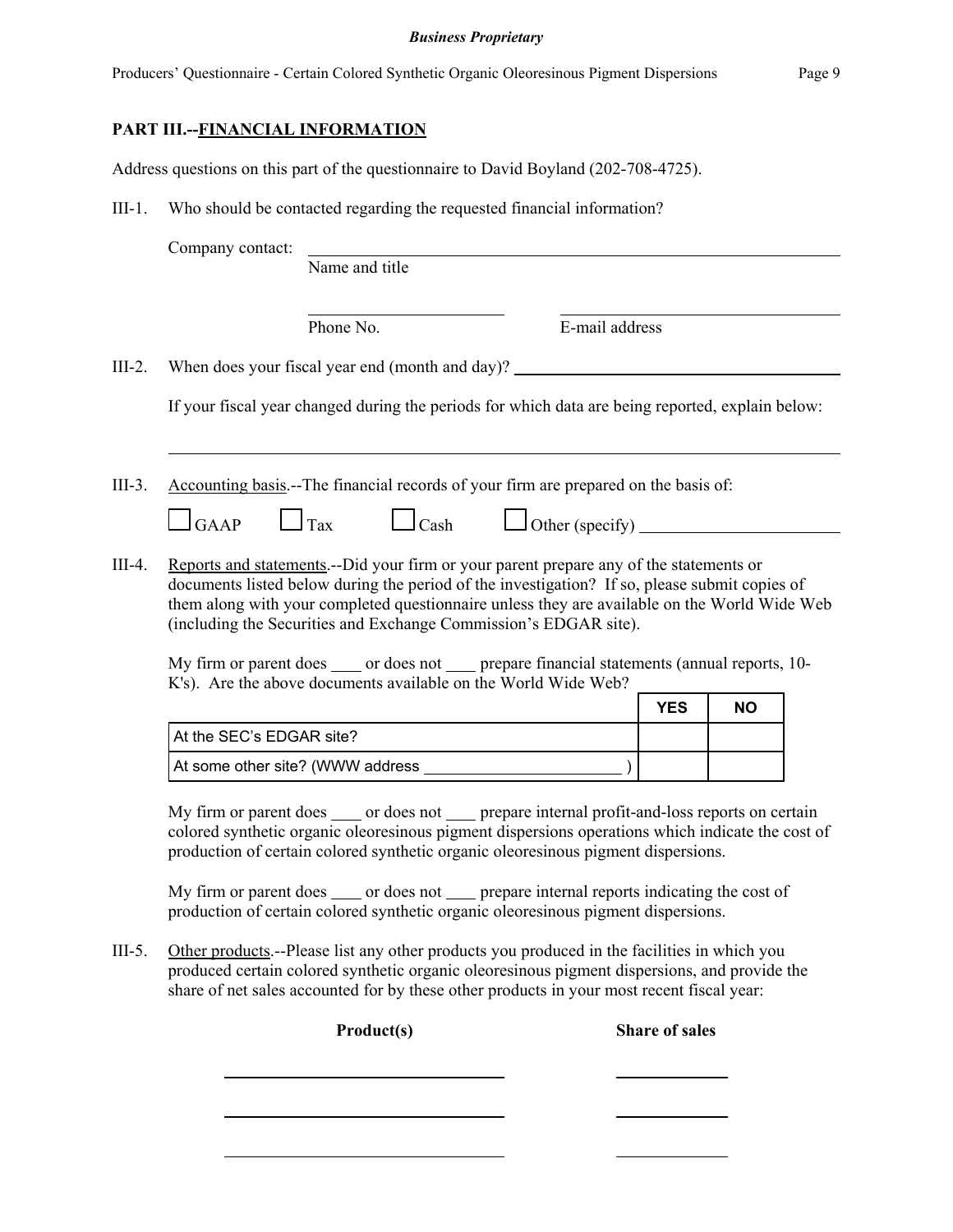#### **PART III.--FINANCIAL INFORMATION--***Continued*

III-6. Operations on certain colored synthetic organic oleoresinous pigment dispersions.--Report the revenue and related cost information requested below on the certain colored synthetic organic oleoresinous pigment dispersions operations of your U.S. establishment(s).<sup>1</sup> Note that internal consumption and transfers to related firms must be valued at fair market value and purchases from related firms must be at cost. Provide data for your three most recently completed fiscal years in chronological order from left to right, and for the specified interim periods.

|                                                                                                                       | (Quantity in 1,000 pounds, value in \$1,000) |                      |      |               |
|-----------------------------------------------------------------------------------------------------------------------|----------------------------------------------|----------------------|------|---------------|
|                                                                                                                       |                                              | Fiscal years ended-- |      | January-March |
| <b>Item</b>                                                                                                           |                                              |                      | 2002 | 2003          |
| Net sales quantities: <sup>2</sup>                                                                                    |                                              |                      |      |               |
| Commercial sales                                                                                                      |                                              |                      |      |               |
| Internal consumption                                                                                                  |                                              |                      |      |               |
| Transfers to related firms                                                                                            |                                              |                      |      |               |
| Total net sales quantities                                                                                            |                                              |                      |      |               |
| Net sales values: <sup>2</sup>                                                                                        |                                              |                      |      |               |
| Commercial sales                                                                                                      |                                              |                      |      |               |
| Internal consumption                                                                                                  |                                              |                      |      |               |
| Transfers to related firms                                                                                            |                                              |                      |      |               |
| Total net sales values                                                                                                |                                              |                      |      |               |
| Cost of goods sold (including internal consumption and transfers to related firms):                                   |                                              |                      |      |               |
| Raw materials                                                                                                         |                                              |                      |      |               |
| Direct labor                                                                                                          |                                              |                      |      |               |
| Other factory costs                                                                                                   |                                              |                      |      |               |
| Total cost of goods sold                                                                                              |                                              |                      |      |               |
| Gross profit or (loss)                                                                                                |                                              |                      |      |               |
| Selling, general, and administrative (SG&A) expenses:                                                                 |                                              |                      |      |               |
| Selling expenses                                                                                                      |                                              |                      |      |               |
| General and administrative expenses                                                                                   |                                              |                      |      |               |
| Total SG&A expenses                                                                                                   |                                              |                      |      |               |
| <b>Operating income or (loss)</b>                                                                                     |                                              |                      |      |               |
| Other income and expenses:                                                                                            |                                              |                      |      |               |
| Interest expense                                                                                                      |                                              |                      |      |               |
| All other expense items                                                                                               |                                              |                      |      |               |
| All other income items                                                                                                |                                              |                      |      |               |
| All other income or expenses, net                                                                                     |                                              |                      |      |               |
| Net income or (loss) before income taxes                                                                              |                                              |                      |      |               |
| Depreciation/amortization included above                                                                              |                                              |                      |      |               |
| <sup>1</sup> Include only sales (whether domestic or export) and costs related to your U.S. manufacturing operations. |                                              |                      |      |               |

 $2$  Less discounts, returns, allowances, and prepaid freight. The quantities and values should approximate the corresponding shipment quantities and values reported in Part II of this questionnaire.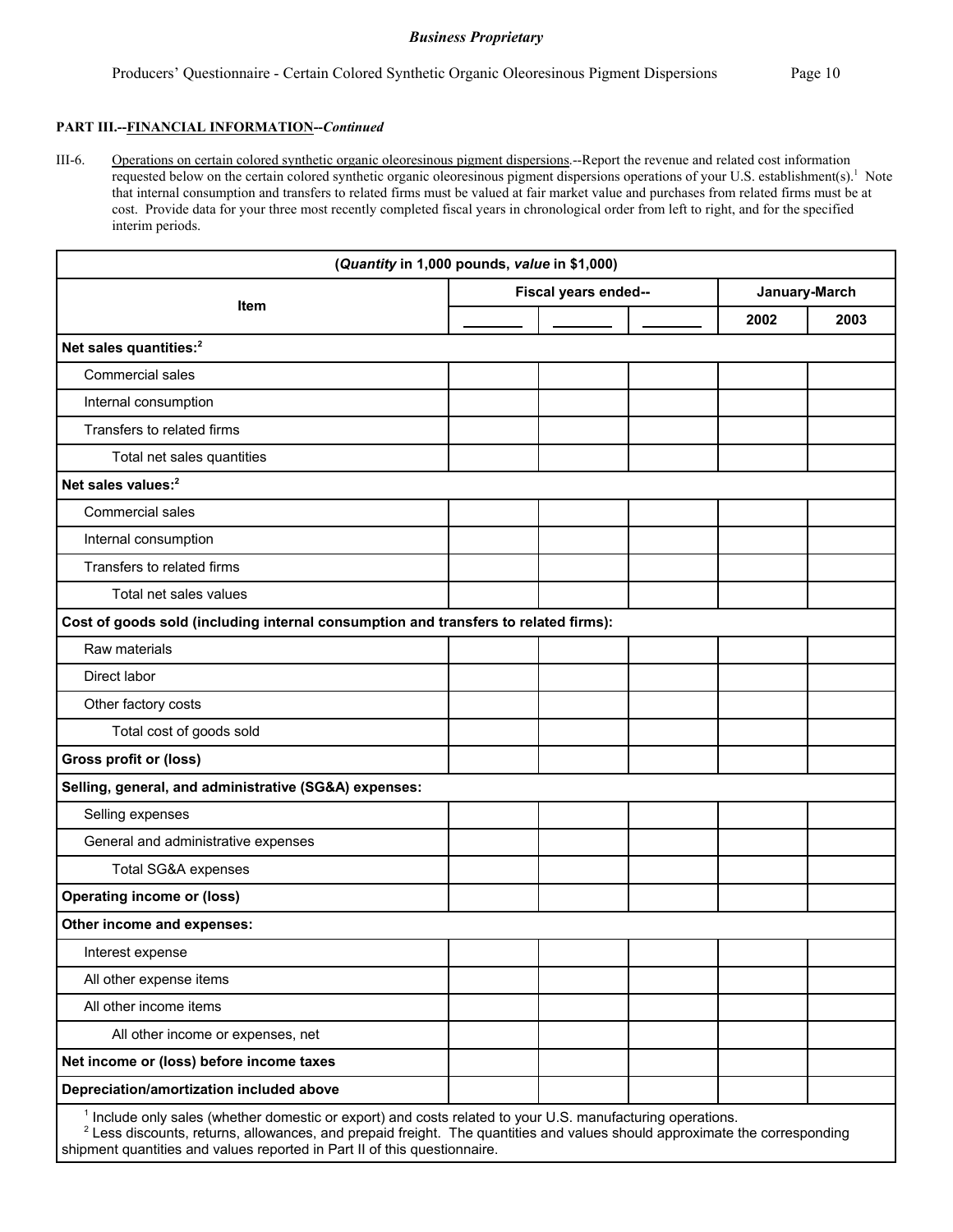# **PART III.--FINANCIAL INFORMATION--***Continued*

III-7. Capital expenditures, research and development expenditures, and asset values.--Report your firm's capital expenditures and research and development expenditures on certain colored synthetic organic oleoresinous pigment dispersions, and the values of the property, plant, and equipment used in the production of certain colored synthetic organic oleoresinous pigment dispersions. Provide data for your three most recently completed fiscal years in chronological order from left to right, and for the specified interim periods.

| (Value in \$1,000)                           |                      |  |  |               |      |  |  |
|----------------------------------------------|----------------------|--|--|---------------|------|--|--|
|                                              | Fiscal years ended-- |  |  | January-March |      |  |  |
| <b>Item</b>                                  |                      |  |  | 2002          | 2003 |  |  |
| <b>Capital expenditures</b>                  |                      |  |  |               |      |  |  |
| <b>Research and development expenditures</b> |                      |  |  |               |      |  |  |
| Property, plant, and equipment:              |                      |  |  |               |      |  |  |
| Original cost                                |                      |  |  |               |      |  |  |
| Book value                                   |                      |  |  |               |      |  |  |

III-8. Since January 1, 2000, has your firm experienced any actual negative effects on its return on investment or its growth, investment, ability to raise capital, existing development and production efforts (including efforts to develop a derivative or more advanced version of the product), or the scale of capital investments as a result of imports of certain colored synthetic organic oleoresinous pigment dispersions from India?

| No | Yes--My firm has experienced actual negative effects as follows: |  |
|----|------------------------------------------------------------------|--|
|    | Cancellation or rejection of expansion projects                  |  |
|    | Denial or rejection of investment proposal                       |  |
|    | Reduction in the size of capital investments                     |  |
|    | Rejection of bank loans                                          |  |
|    | Lowering of credit rating                                        |  |
|    | Problem related to the issue of stocks or bonds                  |  |
|    | Other (specify)                                                  |  |

III-9. Does your firm anticipate any negative impact of imports of certain colored synthetic organic oleoresinous pigment dispersions from India?

 $\Box$ No  $\Box$  Yes--My firm anticipates negative effects as follows: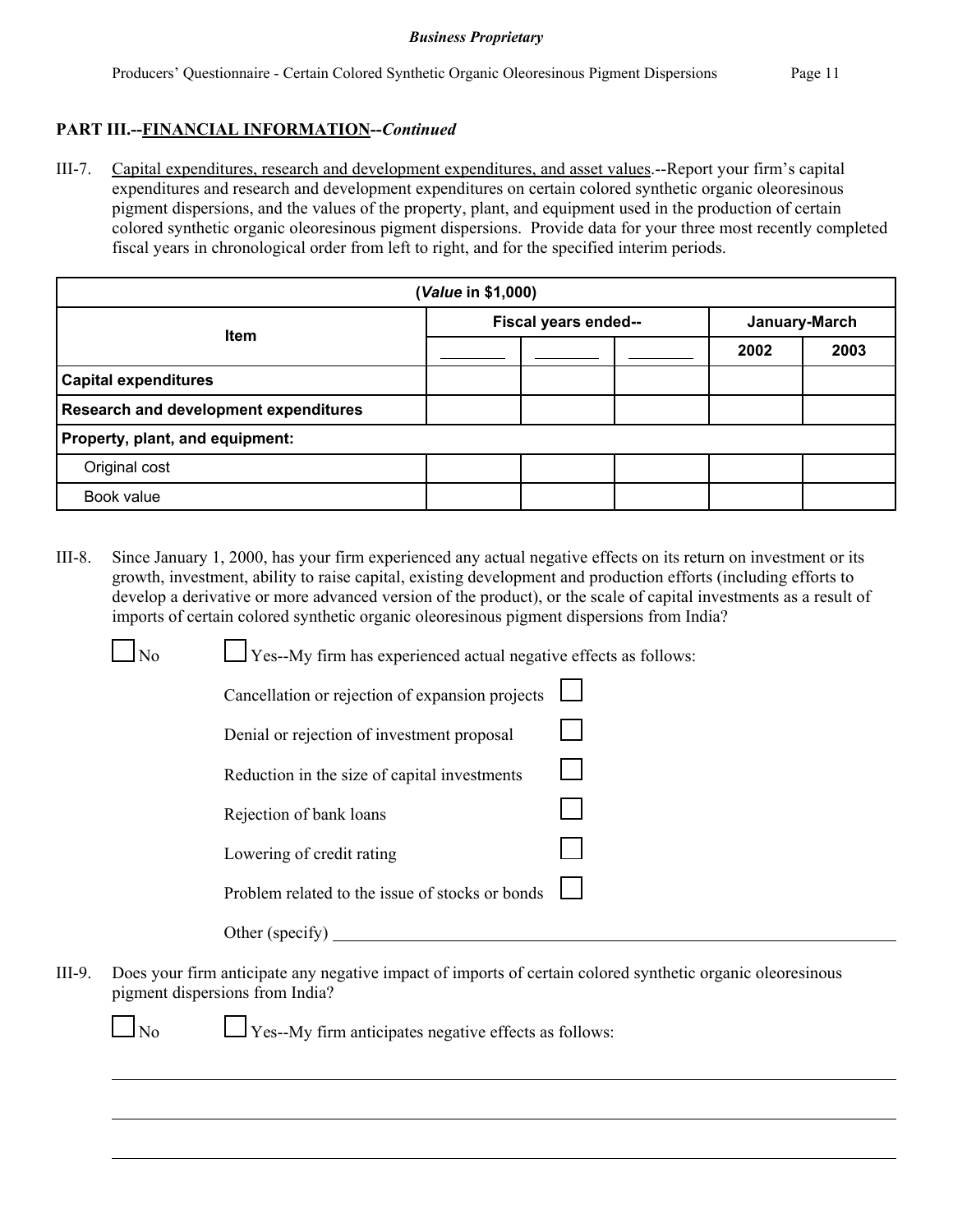Producers' Questionnaire - Certain Colored Synthetic Organic Oleoresinous Pigment Dispersions Page 12

# **PART IV.--PRICING AND RELATED INFORMATION**

Further information on this part of the questionnaire can be obtained from Mary Pedersen (202-205-3247).

IV-1. Who should be contacted regarding the requested pricing and related information?

Company contact:

Name and title

Phone No. **E-mail address** 

## **Section IV-A.--PRICE DATA**

This section requests quarterly price and quantity data concerning your firm's U.S. commercial shipments to unrelated U.S. customers of the following products during January 2000-March 2003:

The following products are used in flushes/bases for use in *heatset web offset printing inks*

*Product 1***.--**PR-57:1 (red) (CAS 5281-04-9) *Product 2***.--**PY-12 (yellow) (CAS 15541-56-7/6358-85-6) *Product 3***.--**PB-15:3 (blue) (CAS 147-14-8)

The following products are used in flushes/bases for use in *sheetfed inks*

*Product 4***.--**PR-57:1 (red) (CAS 5281-04-9) *Product 5***.--**PY-12 (yellow) (CAS 15541-56-7/6358-85-6) *Product 6***.--**PB-15:3 (blue) (CAS 147-14-8)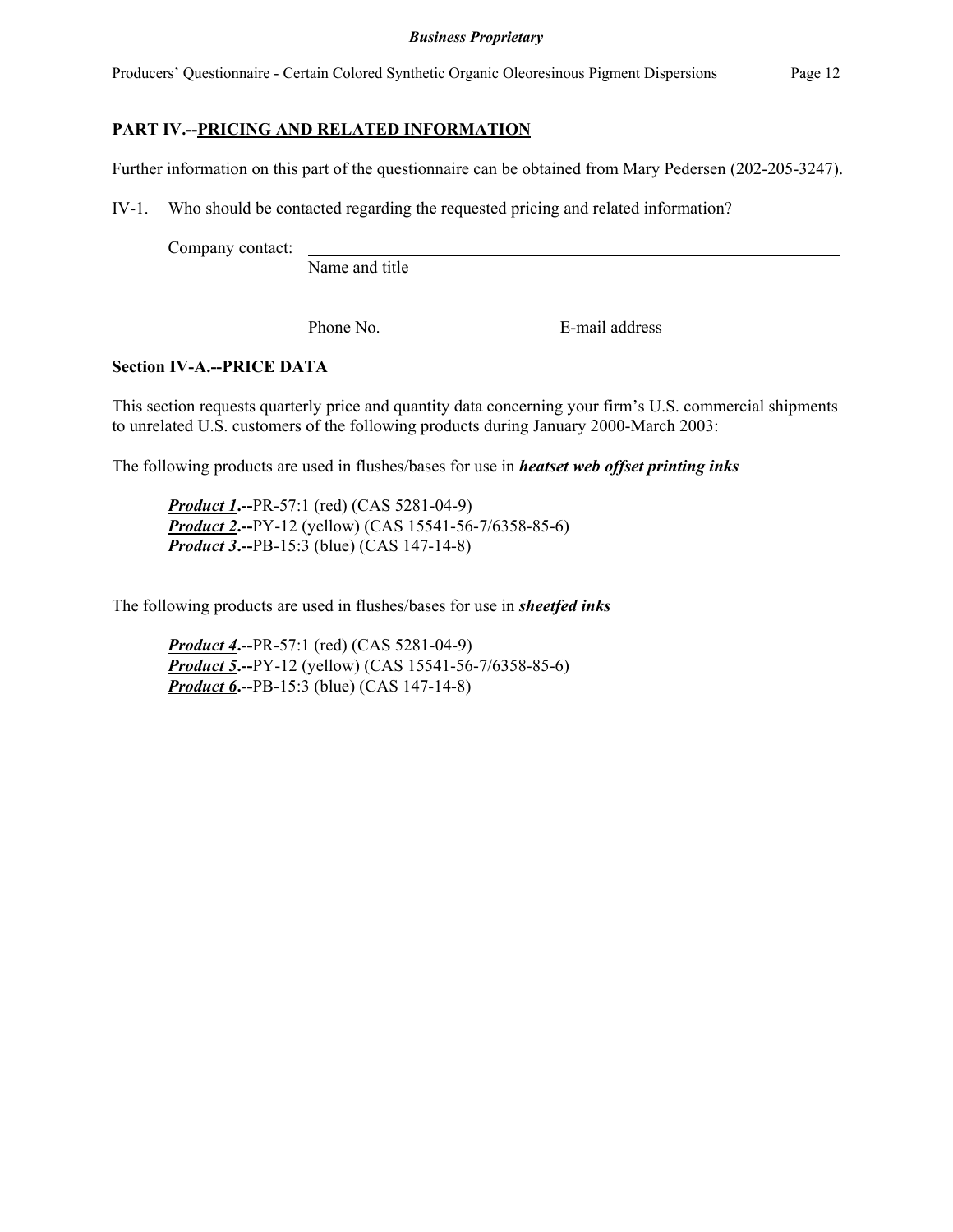# **PART IV.--PRICING AND RELATED INFORMATION--***Continued*

### **Section IV-A.--PRICE DATA--***Continued*

**COPY THIS PAGE AS NECESSARY.** Complete a separate page for each of the specified products<sup>1</sup> produced and sold by your firm.

| (Quantity in 1,000 pounds, value in dollars)                                                                                                                           |          |                    |  |  |  |  |  |
|------------------------------------------------------------------------------------------------------------------------------------------------------------------------|----------|--------------------|--|--|--|--|--|
| <b>Period of shipment</b>                                                                                                                                              | Quantity | Value <sup>2</sup> |  |  |  |  |  |
| 2000:                                                                                                                                                                  |          |                    |  |  |  |  |  |
| January-March                                                                                                                                                          |          |                    |  |  |  |  |  |
| April-June                                                                                                                                                             |          |                    |  |  |  |  |  |
| July-September                                                                                                                                                         |          |                    |  |  |  |  |  |
| October-December                                                                                                                                                       |          |                    |  |  |  |  |  |
| 2001:                                                                                                                                                                  |          |                    |  |  |  |  |  |
| January-March                                                                                                                                                          |          |                    |  |  |  |  |  |
| April-June                                                                                                                                                             |          |                    |  |  |  |  |  |
| July-September                                                                                                                                                         |          |                    |  |  |  |  |  |
| October-December                                                                                                                                                       |          |                    |  |  |  |  |  |
| 2002:                                                                                                                                                                  |          |                    |  |  |  |  |  |
| January-March                                                                                                                                                          |          |                    |  |  |  |  |  |
| April-June                                                                                                                                                             |          |                    |  |  |  |  |  |
| July-September                                                                                                                                                         |          |                    |  |  |  |  |  |
| October-December                                                                                                                                                       |          |                    |  |  |  |  |  |
| 2003:                                                                                                                                                                  |          |                    |  |  |  |  |  |
| January-March                                                                                                                                                          |          |                    |  |  |  |  |  |
| <sup>1</sup> If your product does not exactly meet the product specifications but is competitive with the specified product,<br>provide a description of your product: |          |                    |  |  |  |  |  |
|                                                                                                                                                                        |          |                    |  |  |  |  |  |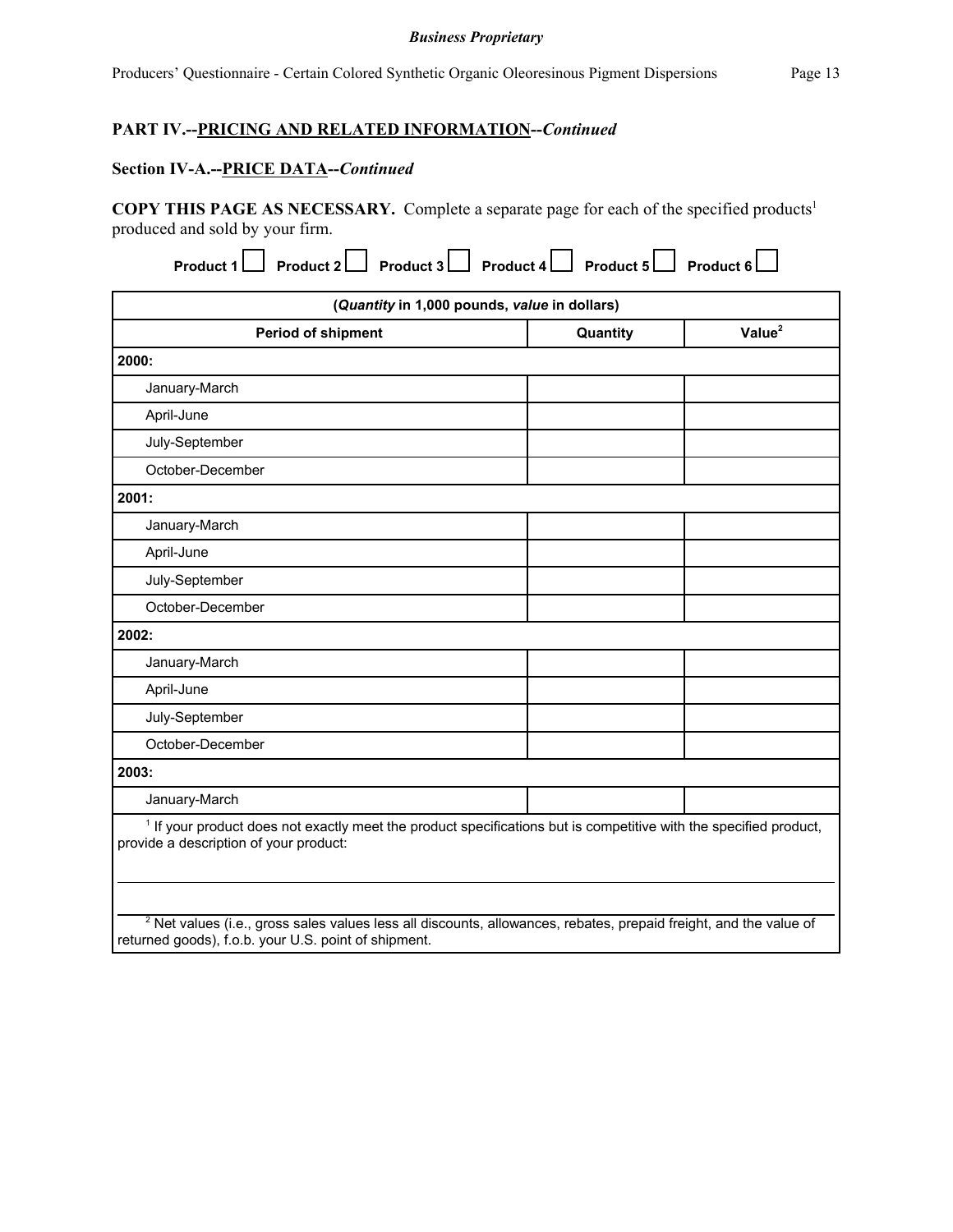## **PART IV.--PRICING AND RELATED INFORMATION--***Continued*

### **Section IV-B.--PRICE-RELATED QUESTIONS**

- IV-B-1. Please describe how your firm determines the prices that it charges for sales of certain colored synthetic organic oleoresinous pigment dispersions (transaction by transaction negotiation, contracts for multiple shipments, set price lists, etc.). If your firm issues price lists, please include a copy of a recent price list with your submission. If your price list is large, please submit sample pages.
- IV-B-2. Please describe your firm's discount policy (quantity discounts, annual total volume discounts, etc.).
- IV-B-3. What are your firm's typical sales terms for its U.S.-produced certain colored synthetic organic oleoresinous pigment dispersions (e.g., 2/10 net 30 days)? \_\_\_\_\_\_\_\_\_\_\_\_ On what basis are your prices of domestic certain colored synthetic organic oleoresinous pigment dispersions usually quoted (e.g., f.o.b. warehouse, or delivered)?
- IV-B-4. Approximately what percentage of your firm's sales of its U.S.-produced certain colored synthetic organic oleoresinous pigment dispersions are on a contract ( percent) vs. spot sales (
percent) basis? If you sell on a contract basis, please answer the following questions with respect to provisions of a typical contract.

(a) What is the average duration of a contract?

(b) How frequently are contracts renegotiated?

(c) Does the contract fix quantity, price, or both?

(d) Does the contract have a meet or release provision?

- (e) What are the standard quantity requirements, if any?
- (f) What is the price premium for sub-minimum shipments?  $\qquad$  percent
- IV-B-5. What is the average lead time between a customer's order and the date of delivery for your firm's sales of certain colored synthetic organic oleoresinous pigment dispersions?
- IV-B-6. What is the approximate percentage of the total delivered cost of certain colored synthetic organic oleoresinous pigment dispersions that is accounted for by transportation costs? percent. Who generally arranges the transportation to your customers' locations? Your firm or purchaser (check one). What proportion of your sales occur within 100 miles of your storage or production facility? percent. 101 to 1,000 miles? percent. Over 1,000 miles? percent.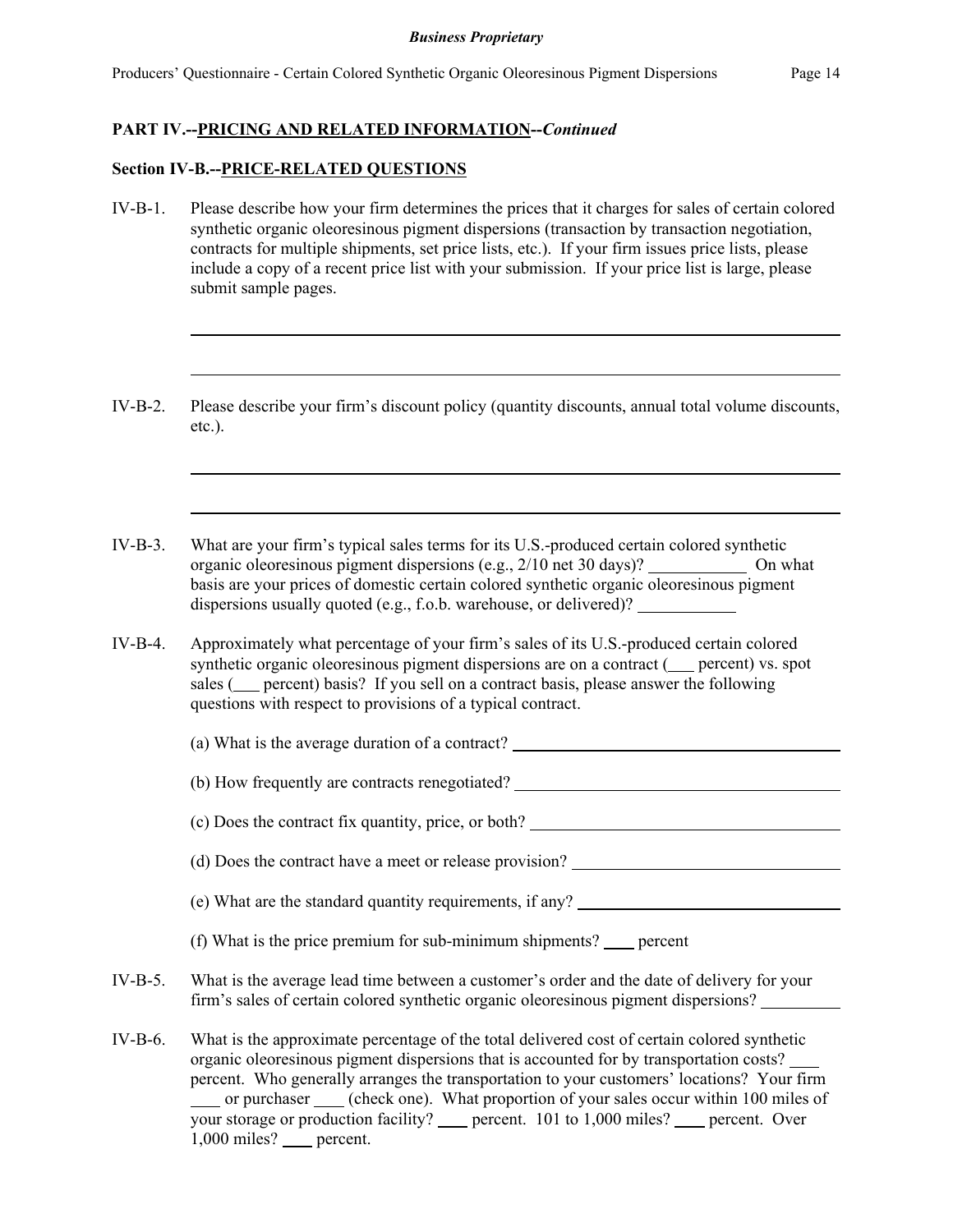## **PART IV.--PRICING AND RELATED INFORMATION--***Continued*

### **Section IV-B.--PRICE-RELATED QUESTIONS--***Continued*

- IV-B-7. What is the geographic market area in the United States served by your firm's certain colored synthetic organic oleoresinous pigment dispersions?
- IV-B-8. What other products may be substitutes for certain colored synthetic organic oleoresinous pigment dispersions?
- IV-B-9. Describe the end uses of the certain colored synthetic organic oleoresinous pigment dispersions that you manufacture. For each end use product, what percentage of the total cost is accounted for by certain colored synthetic organic oleoresinous pigment dispersions?
- IV-B-10. How has the demand within the United States (and outside the United States if known) for certain colored synthetic organic oleoresinous pigment dispersions changed since January 1, 2000? What were the principal factors affecting changes in demand?
- IV-B-11. Have there been any significant changes in the product range or marketing of certain colored synthetic organic oleoresinous pigment dispersions in the past five years?

|--|

Nes--Please describe.

IV-B-12. Does your firm sell certain colored synthetic organic oleoresinous pigment dispersions over the internet?

> $\Box$  No  $\Box$  Yes–Please describe, noting the estimated percentage of your firm's total sales of certain colored synthetic organic oleoresinous pigment dispersions in 2002 accounted for by internet sales.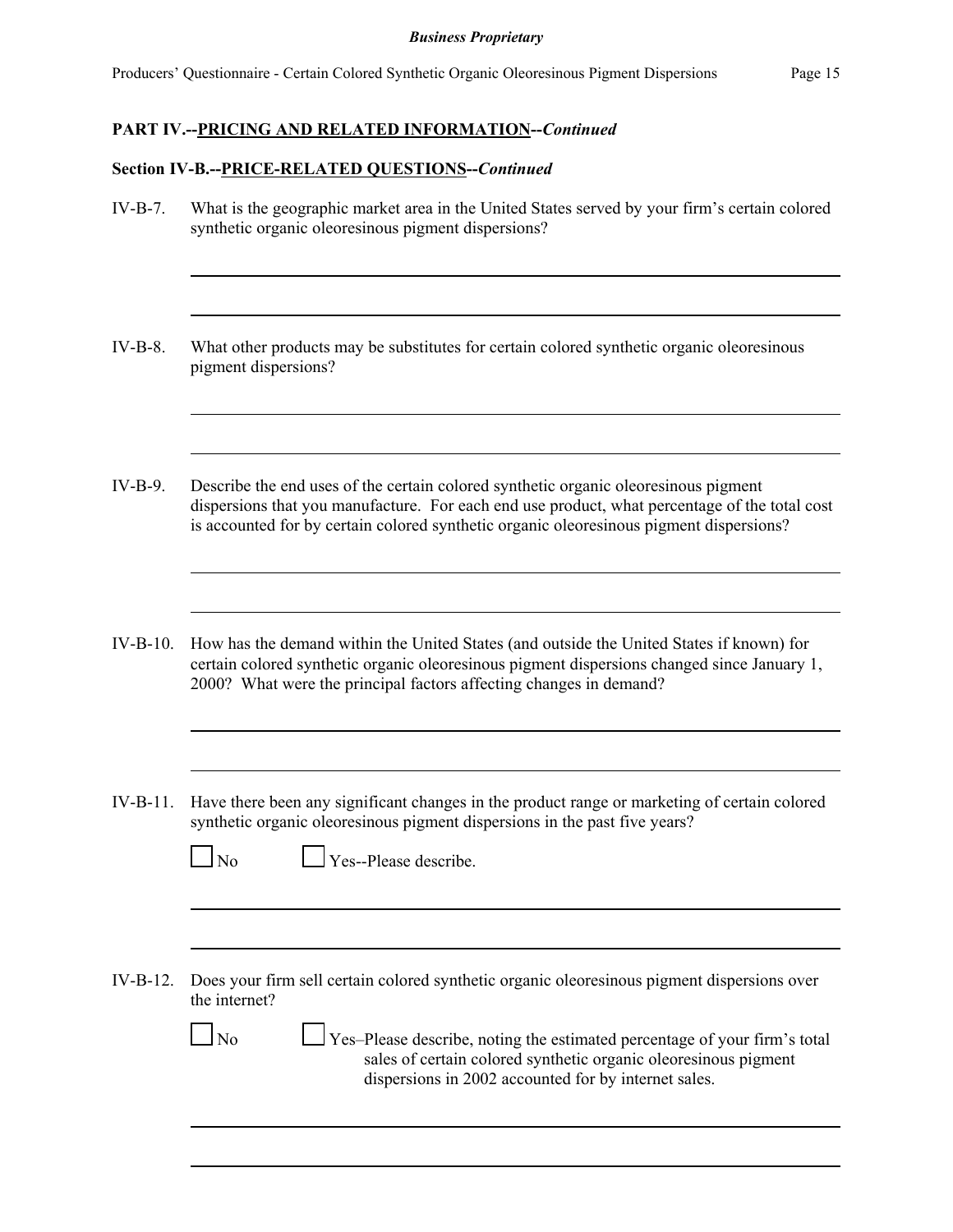# **PART IV.--PRICING AND RELATED INFORMATION--***Continued*

# **Section IV-B.--PRICE-RELATED QUESTIONS--***Continued*

| $IV-B-13.$  | Are the U.S.-produced and imported certain colored synthetic organic oleoresinous pigment<br>dispersions from India used interchangeably (i.e., can they physically be used in the same<br>applications)?                                                                                        |  |  |  |  |  |
|-------------|--------------------------------------------------------------------------------------------------------------------------------------------------------------------------------------------------------------------------------------------------------------------------------------------------|--|--|--|--|--|
|             | No--Please explain.<br>Yes                                                                                                                                                                                                                                                                       |  |  |  |  |  |
| IV-B-14.    | Are the U.S.-produced and NONSUBJECT imported certain colored synthetic organic<br>oleoresinous pigment dispersions (i.e., product imported from countries/firms not subject to<br>this investigation) generally used interchangeably?<br>No--Please explain, by country.<br>$\Box$ Yes          |  |  |  |  |  |
|             |                                                                                                                                                                                                                                                                                                  |  |  |  |  |  |
| $IV-B-15$ . | Are NONSUBJECT imported certain colored synthetic organic oleoresinous pigment<br>dispersions and imported certain colored synthetic organic oleoresinous pigment dispersions<br>from India used interchangeably?                                                                                |  |  |  |  |  |
|             | $\Box$ Yes<br>No--Please explain, by country.                                                                                                                                                                                                                                                    |  |  |  |  |  |
| $IV-B-16.$  | Are there any differences in product characteristics or sales conditions between U.S.-produced                                                                                                                                                                                                   |  |  |  |  |  |
|             | certain colored synthetic organic oleoresinous pigment dispersions and certain colored<br>synthetic organic oleoresinous pigment dispersions imported from India that are a significant<br>factor in your firm's sales of certain colored synthetic organic oleoresinous pigment<br>dispersions? |  |  |  |  |  |
|             | No<br>Yes--Please describe any such advantages or disadvantages of the<br>domestic product vis-a-vis the imported product (e.g., quality,<br>availability, transportation network, product range, technical support,<br>$etc.$ ).                                                                |  |  |  |  |  |
|             |                                                                                                                                                                                                                                                                                                  |  |  |  |  |  |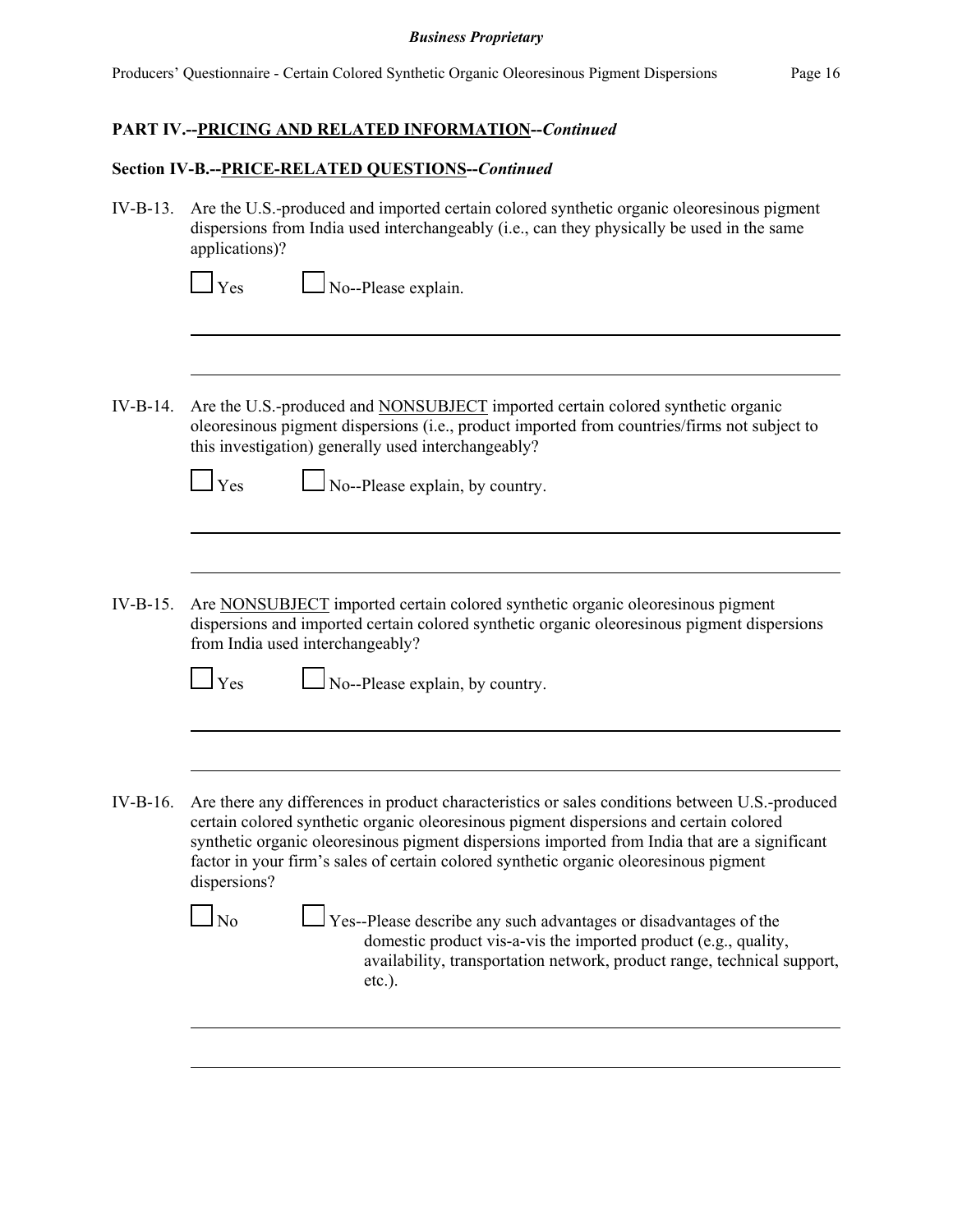# **PART IV.--PRICING AND RELATED INFORMATION--***Continued*

## **Section IV-B.--PRICE-RELATED QUESTIONS--***Continued*

IV-B-17. Are there any differences in product characteristics or sales conditions between U.S.-produced certain colored synthetic organic oleoresinous pigment dispersions and NONSUBJECT imported certain colored synthetic organic oleoresinous pigment dispersions that are a significant factor in your firm's sales of certain colored synthetic organic oleoresinous pigment dispersions?

| $\Box$ No | $\Box$ Yes--Please describe any such advantages or disadvantages of the |
|-----------|-------------------------------------------------------------------------|
|           | domestic product vis-a-vis the nonsubject imported product, by          |
|           | country of origin.                                                      |

IV-B-18. Are there any differences in product characteristics or sales conditions between NONSUBJECT imported certain colored synthetic organic oleoresinous pigment dispersions and imported certain colored synthetic organic oleoresinous pigment dispersions from India that are a significant factor in your firm's sales of certain colored synthetic organic oleoresinous pigment dispersions?

 $\Box$  Yes--Please describe, by country, any such advantages or disadvantages of the nonsubject imported product vis-a-vis the imported product from India.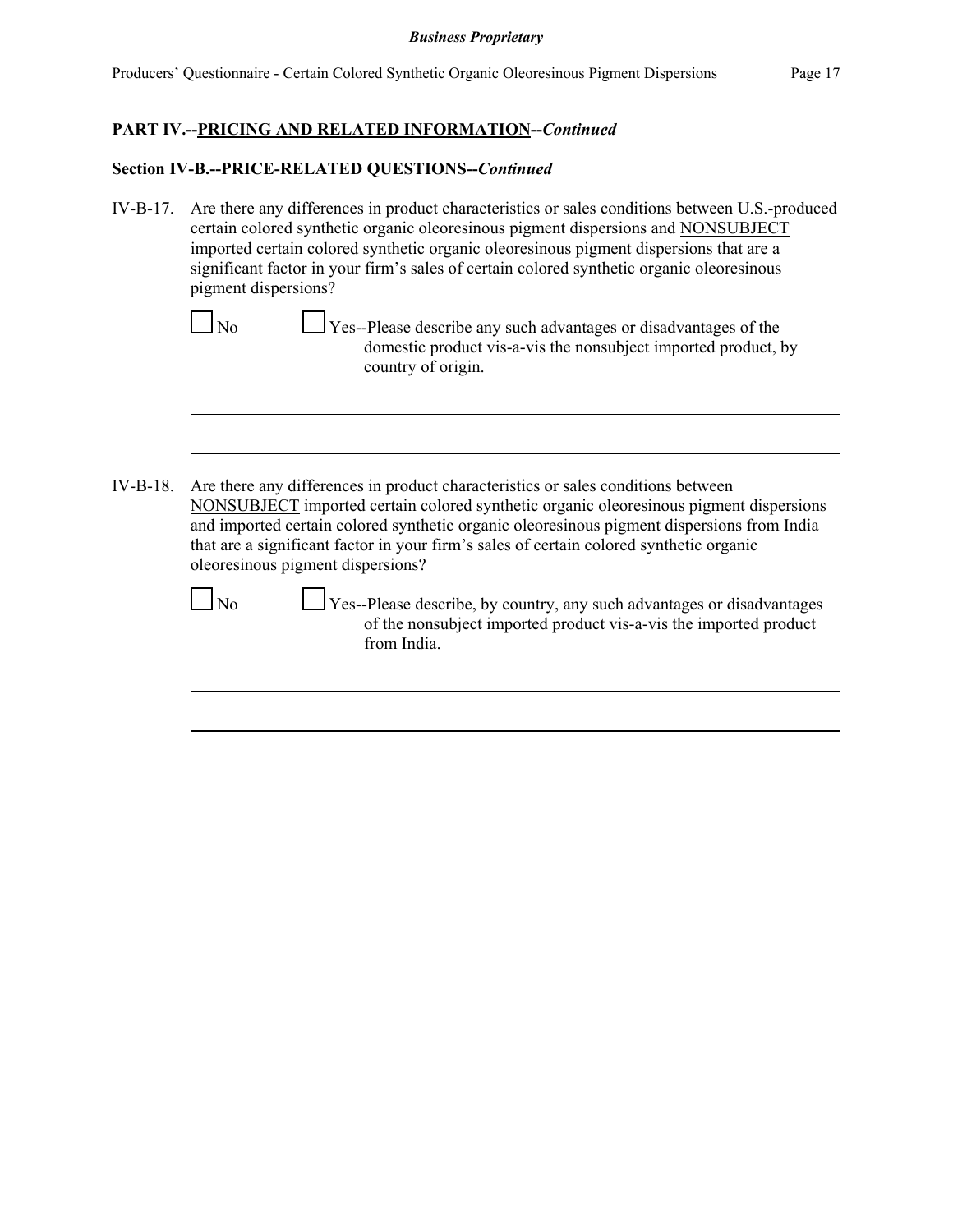# **PART IV.--PRICING AND RELATED INFORMATION--***Continued*

## **Section IV-C.--CUSTOMER IDENTIFICATION**

Please identify below the names and addresses of your firm's 10 largest customers for certain colored synthetic organic oleoresinous pigment dispersions during 2000-2002. Please also provide the name and telephone number of a contact person and the share of the quantity of your firm's total shipments of certain colored synthetic organic oleoresinous pigment dispersions that each of these customers accounted for in 2002.

| No.                     | <b>Customer's name</b> | Street address (not<br>P.O. box), state, and<br>zip code | <b>Contact person</b> | Area code<br>and<br>telephone<br>number | <b>Share</b><br>of 2002<br>sales<br>$(\%)$ |
|-------------------------|------------------------|----------------------------------------------------------|-----------------------|-----------------------------------------|--------------------------------------------|
| $\mathbf{1}$            |                        |                                                          |                       |                                         |                                            |
| $\mathbf 2$             |                        |                                                          |                       |                                         |                                            |
| $\mathbf 3$             |                        |                                                          |                       |                                         |                                            |
| $\overline{\mathbf{4}}$ |                        |                                                          |                       |                                         |                                            |
| $\overline{\mathbf{5}}$ |                        |                                                          |                       |                                         |                                            |
| $\bf 6$                 |                        |                                                          |                       |                                         |                                            |
| $\overline{7}$          |                        |                                                          |                       |                                         |                                            |
| ${\bf 8}$               |                        |                                                          |                       |                                         |                                            |
| $\boldsymbol{9}$        |                        |                                                          |                       |                                         |                                            |
| 10                      |                        |                                                          |                       |                                         |                                            |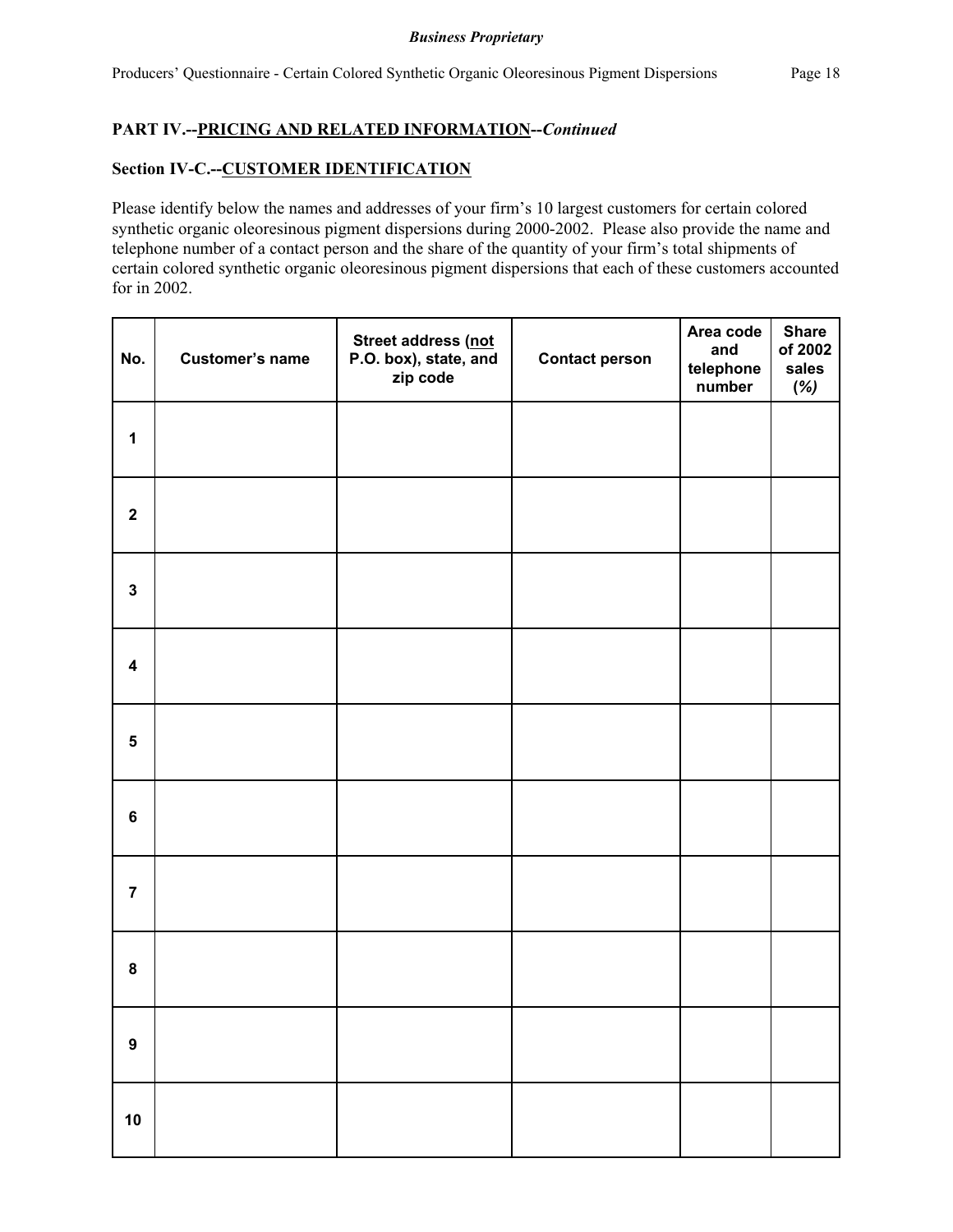# **PART IV.--PRICING AND RELATED INFORMATION--***Continued*

## **Section IV-D.--COMPETITION FROM IMPORTS--LOST REVENUES**

**THIS SECTION IS TO BE COMPLETED ONLY BY NON-PETITIONERS**. (Note: petitioners may provide allegations involving quotes made AFTER the filing of the petition.)

**Since January 1, 2000:** To avoid losing sales to competitors selling certain colored synthetic organic oleoresinous pigment dispersions from India, did your firm:



If yes, please furnish as much of the following information as possible for each affected transaction. Document such allegations of lost revenues whenever possible (documentation could include copies of invoices, sales reports, or letters from customers). **Please note that the Commission may contact the firms named to verify the allegations reported**.

Customer name, contact person, phone and fax numbers Specific product(s) involved Date of your initial price quotation Quantity involved Your initial *rejected* price quotation (total delivered value) Your *accepted* price quotation (total delivered value) The country of origin of the competing imported product The competing price quotation of the imported product (total delivered value)

| Customer name,<br>contact person,<br>phone and fax<br>numbers | <b>Certain</b><br>colored<br>synthetic<br>organic<br>oleoresinou<br>s pigment<br>dispersions | <b>Date</b><br>οf<br>quote | Quantity<br>(1,000)<br>pounds) | <b>Initial</b><br>rejected<br>U.S. price<br>(total value--<br>1,000<br>dollars) | <b>Accepted</b><br>U.S. price<br>(total<br>value--<br>1,000<br>dollars) | Country<br>of origin | Competing<br>import price<br>(total value--<br>1,000<br>dollars) |
|---------------------------------------------------------------|----------------------------------------------------------------------------------------------|----------------------------|--------------------------------|---------------------------------------------------------------------------------|-------------------------------------------------------------------------|----------------------|------------------------------------------------------------------|
|                                                               |                                                                                              |                            |                                |                                                                                 |                                                                         |                      |                                                                  |
|                                                               |                                                                                              |                            |                                |                                                                                 |                                                                         |                      |                                                                  |
|                                                               |                                                                                              |                            |                                |                                                                                 |                                                                         |                      |                                                                  |